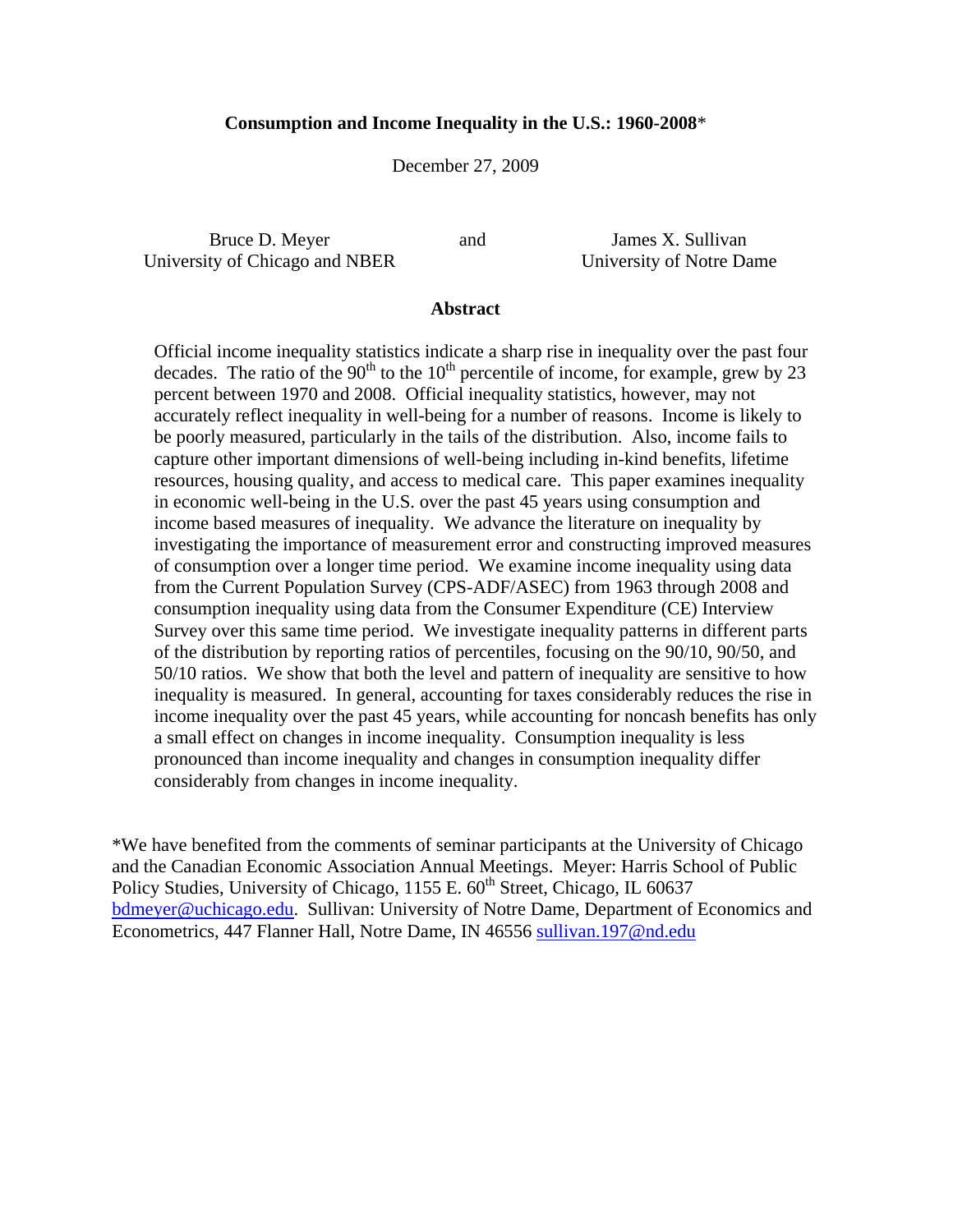### **1. Introduction**

 There is a growing national debate in the U.S. on trends in inequality. Political rhetoric emphasizes a growing divide between the rich and the poor, highlighting the rise in executive pay and the increasing ranks of the very rich. Much of the focus of recent discussions of rising inequality is on the very top of the income distribution. While the extremely affluent are an important group to study, they are a small share of the population. Measures of inequality that look beyond the very top of the distribution and that more accurately reflect economic well-being are essential for evaluating existing policies and for determining the need for policy changes. The extent of inequality is an important factor in the debates on some of our largest policy issues including income tax policy, immigration, and globalization.

The debate over inequality relies almost exclusively on income data. Official income statistics indicate that inequality has increased sharply. But these official statistics have a number of shortcomings. These measures ignore taxes and transfers and often rely on income that is badly reported in surveys. Even improved income measures fail to capture important components of economic well-being such as wealth or the insurance value of government programs, and therefore provide a narrow, short-term view of how well-being has changed. In addition, income is likely to be more volatile than a more comprehensive measure of economic well-being. For these reasons, changes in income inequality are not likely to capture accurately changes in the inequality of economic well-being. The consumption patterns of families provide a better indicator of economic well-being.

 This paper focuses on inequality in well-being and how it has changed over time. We report measures of inequality for both income and consumption for the period from 1960 to 2008. We examine income inequality using data from the Current Population Survey (CPS-ADF/ASEC) and consumption inequality using data from the Consumer Expenditure (CE) Interview Survey. We investigate inequality patterns in different parts of the distribution by reporting ratios of percentiles, focusing on the 90/10, 90/50, and 50/10 ratios. We show that both the level and pattern of inequality are sensitive to how inequality is measured. In general, accounting for taxes considerably reduces the rise in income inequality over the past 45 years, while accounting for noncash benefits has only a small effect on changes in income

1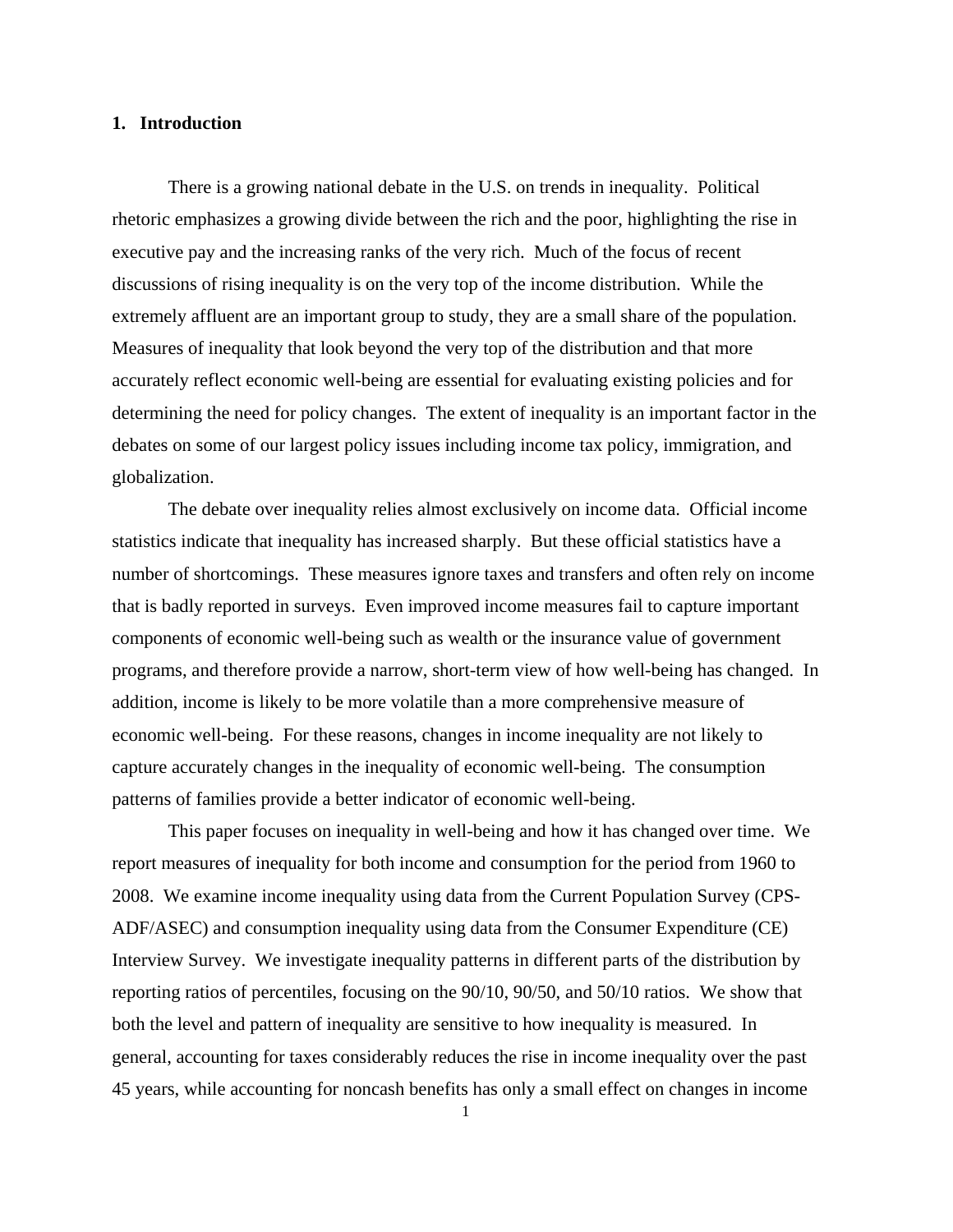inequality. Consumption inequality is less pronounced than income inequality and changes in consumption inequality differ considerably from changes in income inequality.

#### **2. Previous Research on Income and Consumption Inequality**

 Much of the previous work on inequality in the U.S. has focused on earnings and wages (Juhn, Murphy, and Pierce (1993), Autor, Katz and Kearney (2005a,b; 2006), etc.). While dispersion in the distribution of wages and earnings is important for understanding the impact of changes in technology, human capital, globalization, labor market institutions or other factors that affect the labor market, these measures do not fully capture dispersion in family well-being. While earnings are an important component of overall economic wellbeing other factors also contribute to well-being such as family formation, child bearing, health, transfers from family, friends and government, or saving and borrowing.

 Much of the research on more broad measures of inequality has focused on total family income. Official measures of income inequality are based on pre-tax money income (U.S. Census, 2009). These official measures indicate that inequality has risen steadily in the U.S. since the early 1970s. An important limitation of the official statistics is that they do not account for the effects of taxes on the distribution of resources. Several studies have examined after-tax income inequality, showing that taxes reduce inequality, but that inequality still rises over time (Piketty and Saez, 2003).

 Other studies have looked at consumption as a more comprehensive measure of wellbeing. Earlier work looking at consumption based measures of inequality suggests that changes in these measures differ from income based measures. Cutler and Katz (1991) find that consumption inequality rose less sharply than income inequality between 1960-61 and 1988. Krueger and Perri (2006) find that consumption inequality increased only moderately between 1980 and 2003, and Heathcote, Perri, and Violante (2009) show that disposable income inequality rises more than nondurable consumption inequality between 1980 and 2005. Slesnick (2001) finds that consumption inequality was roughly constant between 1970 and 1995. Attanasio, Battistin and Ichimura (2004) combine Consumer Expenditure Diary and Interview Surveys using a number of assumptions. They conclude that consumption inequality has risen over time.

2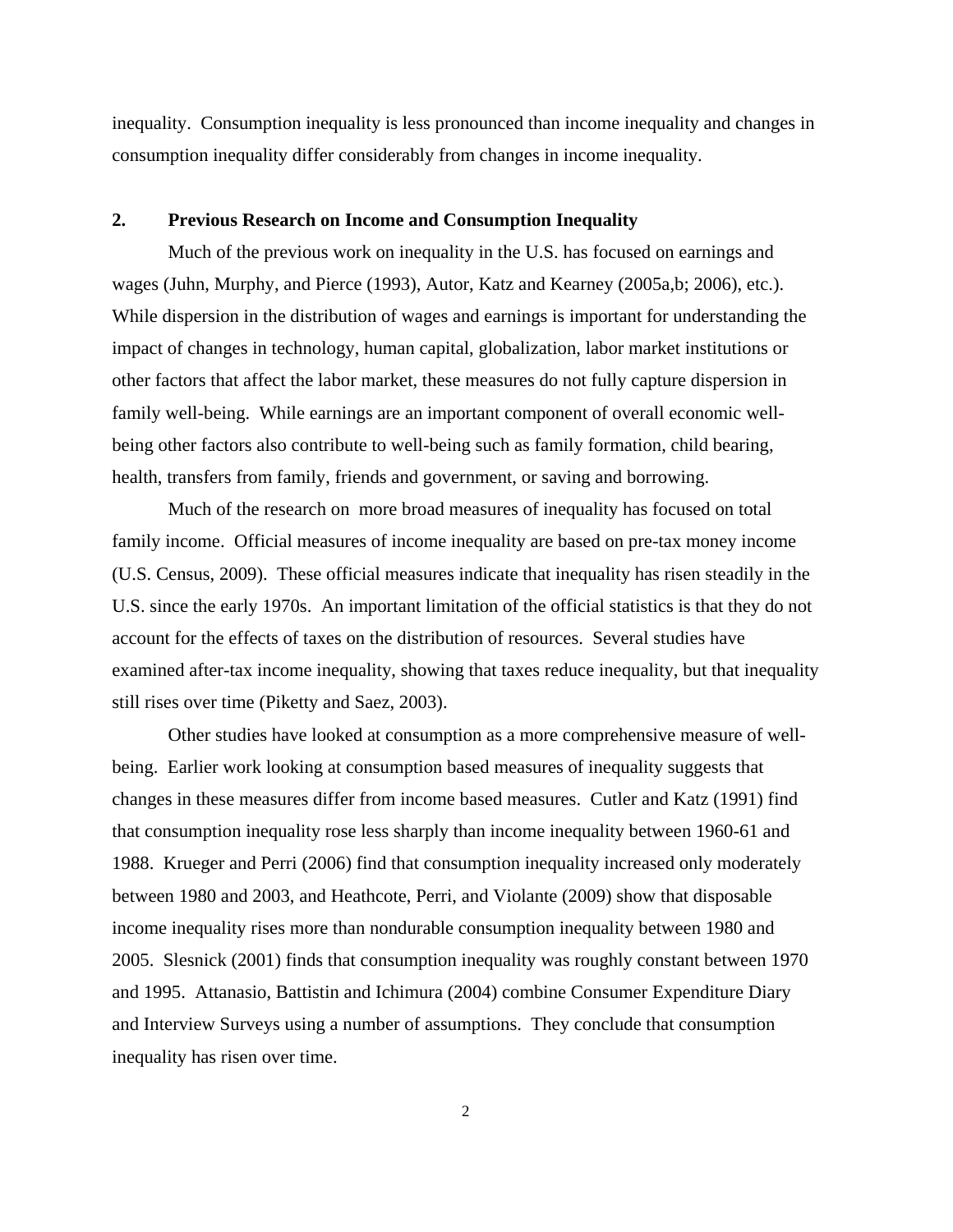## **3. The Conceptual Advantages of Consumption Measures of Well-Being**

 Throughout this paper we emphasize the differences between income and consumption based measures of well-being. In previous work, we presented evidence that consumption provides a better measure of well-being than income for families with few resources (Meyer and Sullivan 2003, 2007). Conceptual arguments as to whether income or consumption is a better measure of the material well-being of the poor almost always favor consumption.<sup>1</sup> For example, consumption captures permanent income (for further discussion see Cutler and Katz 1991; Poterba 1991; Slesnick 1993). Income measures fail to capture disparities in consumption that result from differences across families in the accumulation of assets or access to credit. Similarly, consumption will better reflect the insurance value of government programs, and is more likely to capture private and government transfers. In addition to these reasons, available consumption data are better suited than available income data for imputing some non-money resources, particularly those related to housing and vehicle ownership. For example, a better value of housing subsidies can be computed using Consumer Expenditure (CE) Survey data because the survey provides information on out of pocket rent and the characteristics of the living unit including the total number of rooms, the number of bathrooms and bedrooms, and appliances such as a washer, dryer, etc. These characteristics can be used to impute a total rental value as we will explain in Section 5. In addition, for homeowners the CE Survey provides self reported values of the rental equivalent of the home.

 That consumption can be divided into meaningful categories, such as food and housing, provides several advantages over income. First, expenditures on categories such as food and housing are of interest in their own right, and second, one can better account for relative price changes. Even more importantly, subcategories of consumption such as nondurable consumption have been used extensively in past work. In this paper, we will report results for what we call core consumption, a measure that closely approximates essentials and only includes items that are well measured over time. Furthermore, we can

 $\overline{\phantom{a}}$ 

 $1$  Blundell and Preston (1998) is sometimes characterized as finding that income has advantages over consumption. A more accurate summary is that some comparisons of consumption across cohorts or age will not give the correct sign to the difference in utility, but income suffers from the same types of problems in the situations they consider.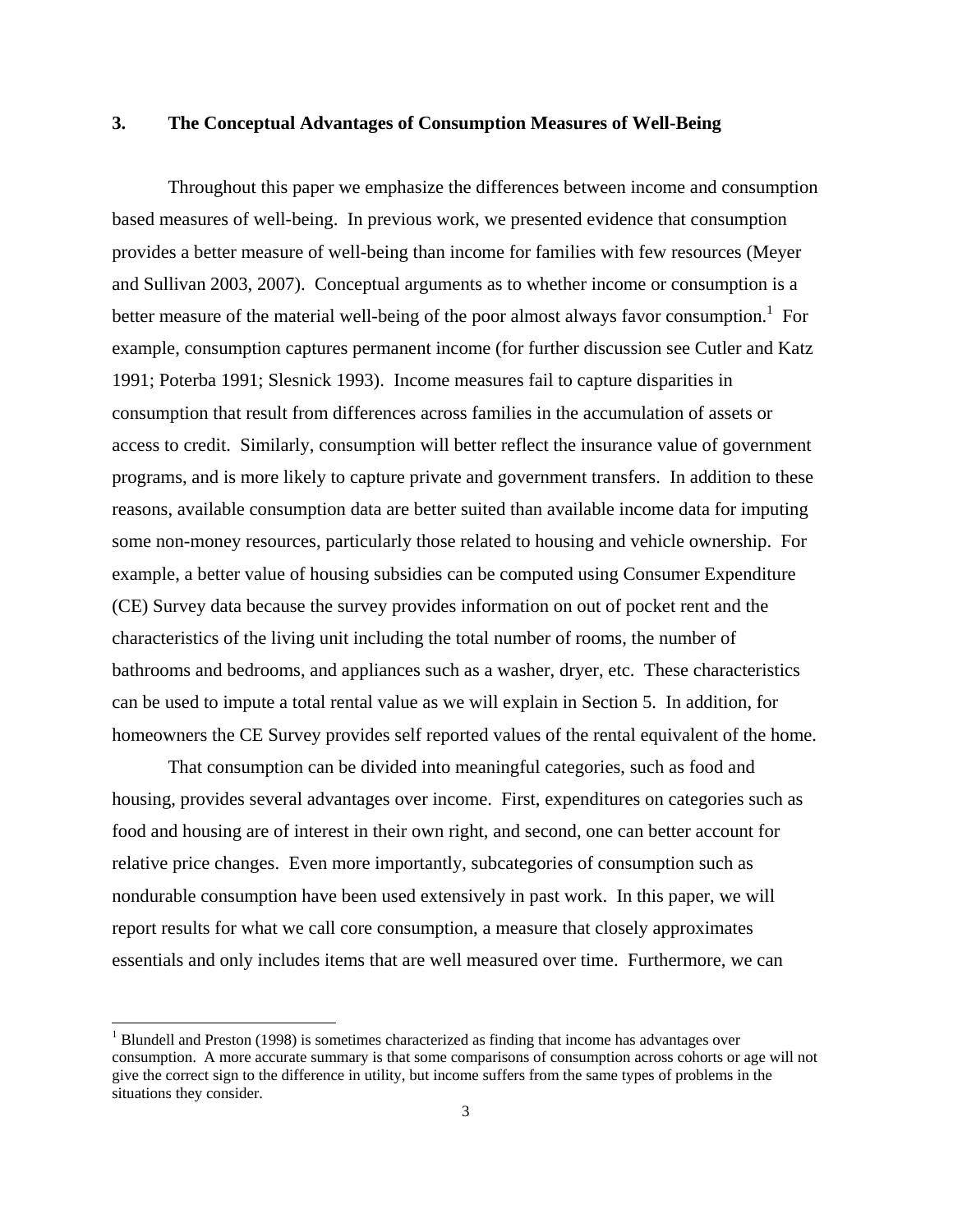examine the effects of excluding categories of consumption that may not directly increase well-being, such as work expenses and out-of-pocket medical expenses.

 Meyer and Sullivan (2003, 2007) also provide evidence that consumption is a better predictor of well-being than income. For example, we examine other measures of material hardship or adverse family outcomes for those with very low consumption or income. These problems are more severe for those with low consumption than for those with low income, indicating that consumption does a better job of capturing well-being for these families.

**4 Data** 

 $\overline{\phantom{a}}$ 

# **4.A Current Population Survey (CPS) Income Measures**

 The official inequality measures in the U.S. are based on data from the ASEC/ADF Supplement to the Current Population Survey (CPS) for approximately 100,000 households annually (60,000 households prior to 2002).<sup>2</sup> For the previous calendar year, respondents report the income amounts for a number of different sources that are included in the money income measure used to determine official income distribution statistics. In addition, the survey collects information on the dollar value of food stamps received by the household, as well as whether household members received other noncash benefits including housing subsidies and subsidies for reduced or free school lunch. Starting with the 1980 survey, the ASEC/ADF also provides imputed values for these and other noncash benefits including Medicaid and Medicare, the value of housing equity converted into an annuity, and the value of employer health benefits. See the Data Appendix for more details on these imputed noncash benefits.

 We use data from the 1964 and 1972-2009 ASEC/ADF surveys which provide data on income for the previous calendar year. Our samples exclude individuals under the age of 15 who are not related to any other member in the household. Our analysis focuses on three different measures of income: pre-tax money income, after-tax money income, and after-tax money income plus noncash benefits. Pre-tax money income follows the Census' definition

 $2^2$  The ASEC is currently administered to the March sample of the CPS as well as a random subsample of the respondents in the February and April CPS. Prior to 2002, the supplement was only included in the March survey.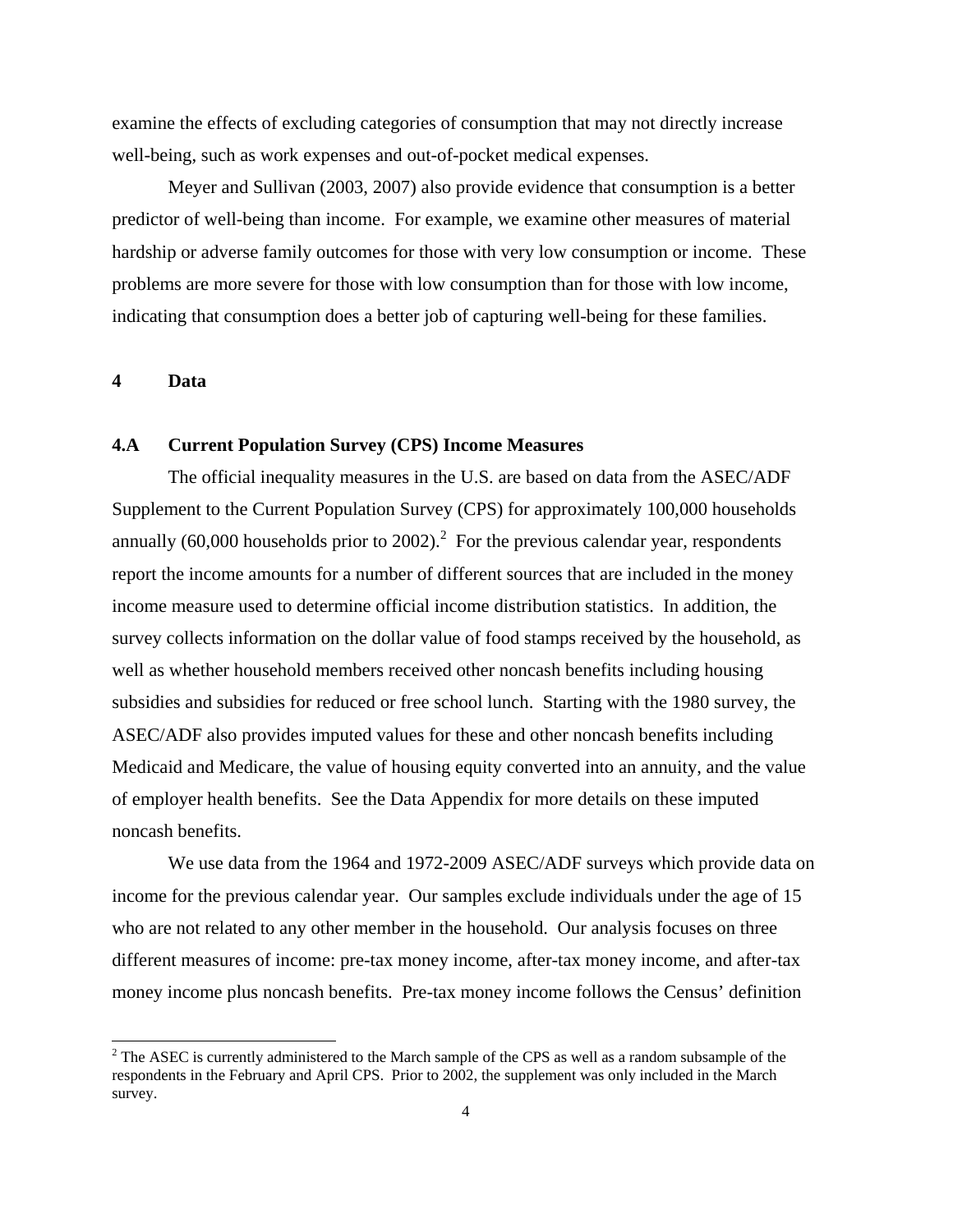of money income that is used to measure poverty and inequality.<sup>3</sup> To calculate after-tax money income we add the value of tax credits such as the EITC, and subtract state and federal income taxes and payroll taxes. Federal income tax liabilities and credits and FICA taxes are calculated for all years using TAXSIM (Feenberg and Coutts 1993). State taxes and credits are also calculated using TAXSIM for the years 1977-2008. Prior to 1977 we calculate state taxes using IncTaxCalc (Bakija, 2008). We confirm that in 1977 net state tax liabilities generated using IncTaxCalc match very closely those generated using TAXSIM.<sup>4</sup> Our measure of after-tax money income plus noncash benefits adds to after-tax money income the cash value of food stamps, and imputed values for housing subsidies, school lunch programs, Medicaid and Medicare, employer health benefits, and the net return on housing equity.

 We measure income at the family level, counting the resources for all individuals within a housing unit who are related by blood or marriage. Measuring resources at the family level follows the approach used for official poverty statistics. This approach excludes from family income the resources of unrelated individuals, such as a cohabiting partner. Analytically, the unit should be based on those who share resources. However, in the CPS ADF/ASEC we do not observe whether the cohabitor is sharing resources with other family members. In the CE Survey we have more information about who shares resources as explained in the following subsection. To adjust for differences in family size and composition we scale all income measures using an NAS recommended equivalence scale (Citro and Michael, 1995) that allows for differences in costs between adults and children and exhibits diminishing marginal cost with each additional adult equivalent. In particular, we scale our measures by  $(A + 0.7K)^{0.7}$ , where A is the number of adults in the family and K is the number of children.

### **4.B Consumption Measures from the Consumer Expenditure (CE) Survey**

 $\overline{\phantom{a}}$ 

<sup>&</sup>lt;sup>3</sup> These sources, as reported in the ASEC codebook, include: earnings; net income from self employment; Social Security, pension, and retirement income; public transfer income including Supplemental Security Income, welfare payments, veterans' payment or unemployment and workmen's compensation; interest and investment income; rental income; and alimony or child support, regular contributions from persons outside the household, and other periodic income.

<sup>&</sup>lt;sup>4</sup> The ASEC/ADF also includes an imputed value for taxes and credits, but this information is only available starting with the 1980 survey, and the methodology for imputing taxes has changed over time.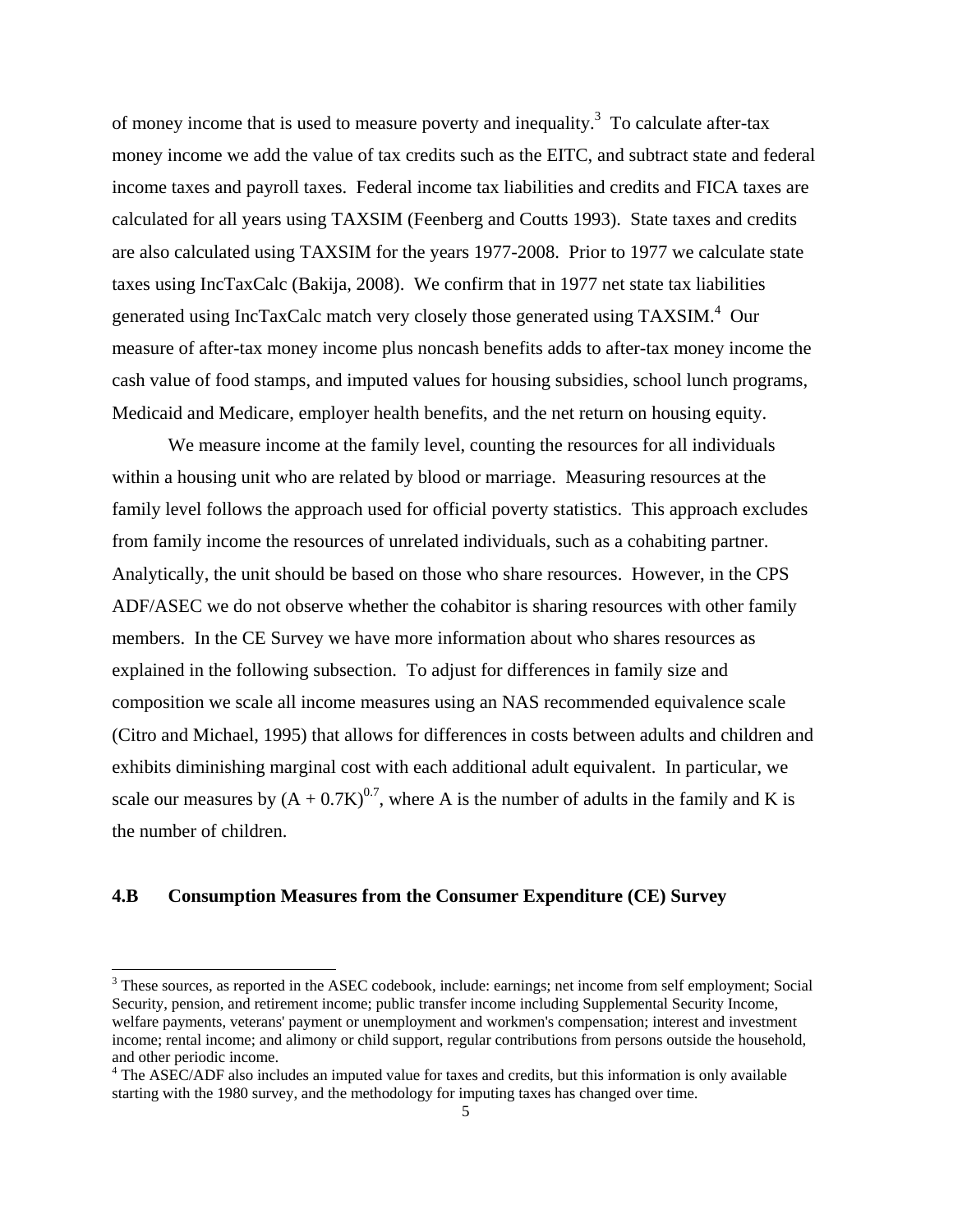Our consumption data come from the Consumer Expenditure (CE) Survey, which is the most comprehensive source of consumption data in the U.S. We use the Interview component of the CE Survey for the years 1960-1961, 1972-1973, 1980-1981 and 1984-2008 (see Data Appendix for details). Because information on health insurance coverage is not available in 1960-1961, 1972-1973 and from 1984 to 1987, we do not report consumption measures that include health insurance for these years. The CE Survey provides annual or annualized data for 13,728 families in 1960-1961 and 19,975 families in 1972-1973. The survey is a rotating panel that includes about 5,000 families each quarter between 1980 and 1998 and about 7,500 families thereafter. Each family in the survey reports spending on a large number of expenditure categories for up to four consecutive quarters.

 To convert reported expenditures into a measure of consumption, we make a number of adjustments. First, expenditures on durable goods tend to be large and infrequent because the entire cost of new durables is included in current expenditures. In the case of vehicle expenditures, we are able to convert vehicle spending to a service flow equivalent. Second, consumption does not include spending that is better interpreted as an investment such as spending on education and health care, and outlays for retirement including pensions and social security.<sup>5</sup> However, given the importance of health coverage and changes over time in public and private insurance, we report alternative consumption measures that include a value for public and private health insurance. Third, to convert housing expenditures to housing consumption for homeowners, we subtract housing outlays such as mortgage interest payments, property tax payments, and spending on insurance, maintenance and repairs, and add the reported rental equivalent of the home. Because respondents living in government or subsidized housing do not report a rental equivalent, we use detailed housing characteristics in the CE Survey to impute a rental value for these units. Each of these adjustments has several steps and involves important methodological improvements. We consider these adjustments in turn.

Instead of including the full purchase price of a vehicle, we calculate a flow that reflects the value that a consumer receives from owning a car during the period. This procedure provides two important improvements upon previous work. First, we impute a

l

<sup>&</sup>lt;sup>5</sup> We also exclude spending on individuals or entities outside the family, such as charitable contributions and spending on gifts to non-family members. This category is very small relative to total consumption.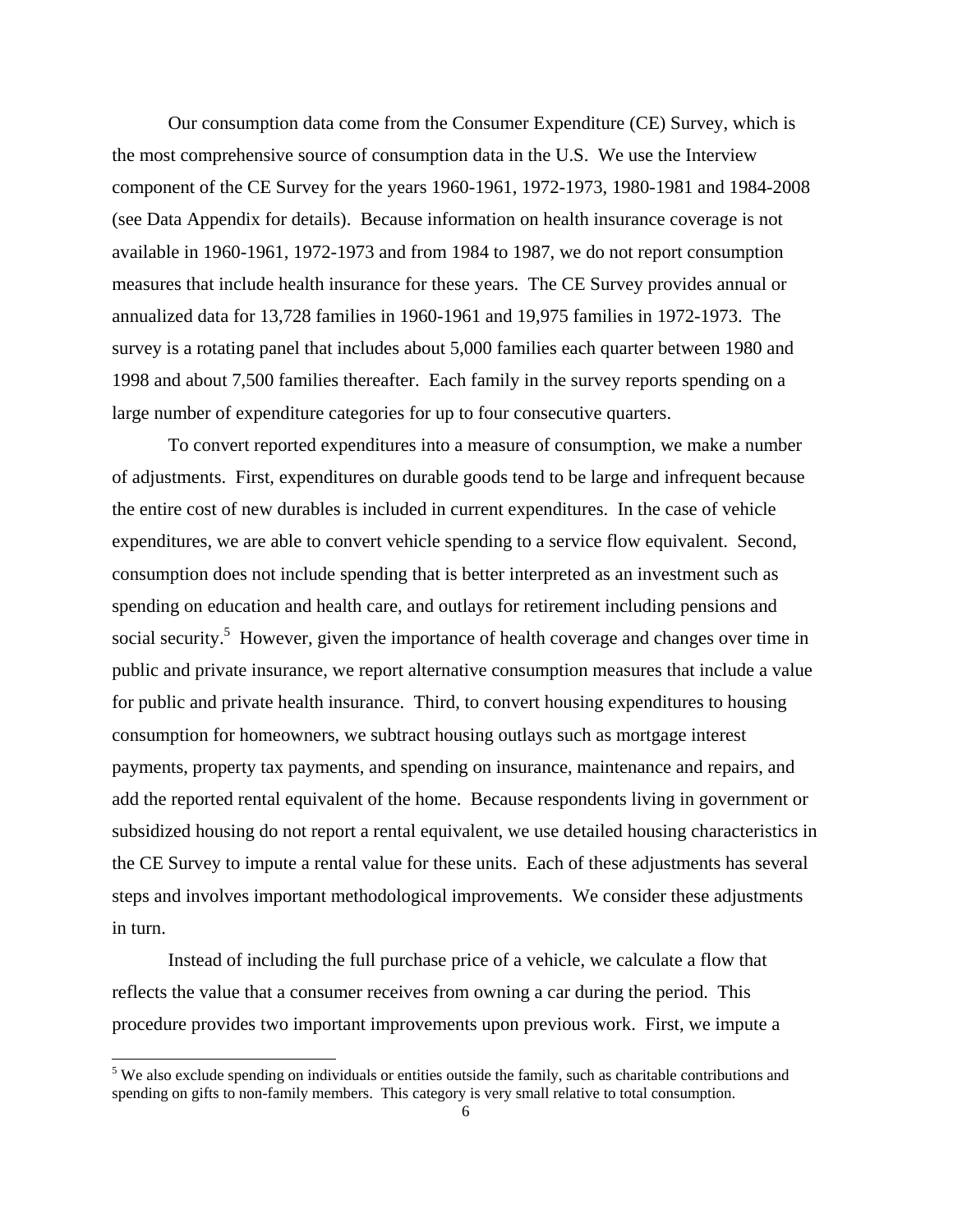current market value for all vehicles without purchase prices based on the observed price paid for vehicles of the same make, model, year, and age, and with comparable features such as air conditioning, power steering, or a sunroof. Such a procedure accounts for amenities and quality improvements through what purchasers are willing to pay. Second, we estimate depreciation rates by comparing the reported purchase prices for similar vehicles of different ages. We validate the predicted vehicle values for those observations where we do not have a purchase price by comparing the predicted values to published values in National Automobile Dealers Association (NADA) guides.<sup>6</sup> We find a correlation of 0.88 between our predictions and the published values. See Meyer and Sullivan (2009) for more details.

We impute a measure of the value of public and private health insurance using the coverage information in the CE Survey and data on insurance costs.<sup>7</sup> We exclude out of pocket medical expenses because high out of pocket expenses are arguably more likely to reflect substantial need or lack of good insurance rather than high well-being. The worker and firm cost of employer provided insurance is obtained from a combination of sources including the National Medical Care Expenditure Survey and the Mercer/Foster Higgins National Survey of Employer Sponsored Health Plans. From these surveys we calculate a cost of employer provided health insurance that varies by year and nine geographic regions. The cost of Medicaid and Medicare is taken from expenditures per person in a given state and year. For Medicaid we calculate these expenditures separately for children, adults under 65, and adults 65 and over. $8<sup>8</sup>$ 

While estimating the cost of different types of coverage is conceptually clear, what should be included in consumption is not straightforward. The value a family places on health coverage may exceed its cost because of its insurance value. On the other hand, this in-kind transfer may be valued at much less than cost given the one size fits all nature of insurance and the lower value of purchases of most goods by the poor. The compromise that we consider here is to count desired health expenditures. Assuming that desired health

l

<sup>&</sup>lt;sup>6</sup> We impute vehicle values using prices for similar vehicles reported in the CE Survey, rather than using the published NADA value, because our regression approach is more flexible, allowing us to impute values for more than 700,000 vehicles, and because in many cases a vehicle in the CE Survey does not have an exact match in the NADA guides.

 $<sup>7</sup>$  Because measuring the value of public and private health insurance requires a number of strong assumptions,</sup> we also usually report alternative resource measures that exclude health insurance and medical spending. <sup>8</sup> We have collected health insurance cost data through 2005. We impute costs for 2006 through 2008 by

adjusting the 2005 cost data using the CPI for medical care.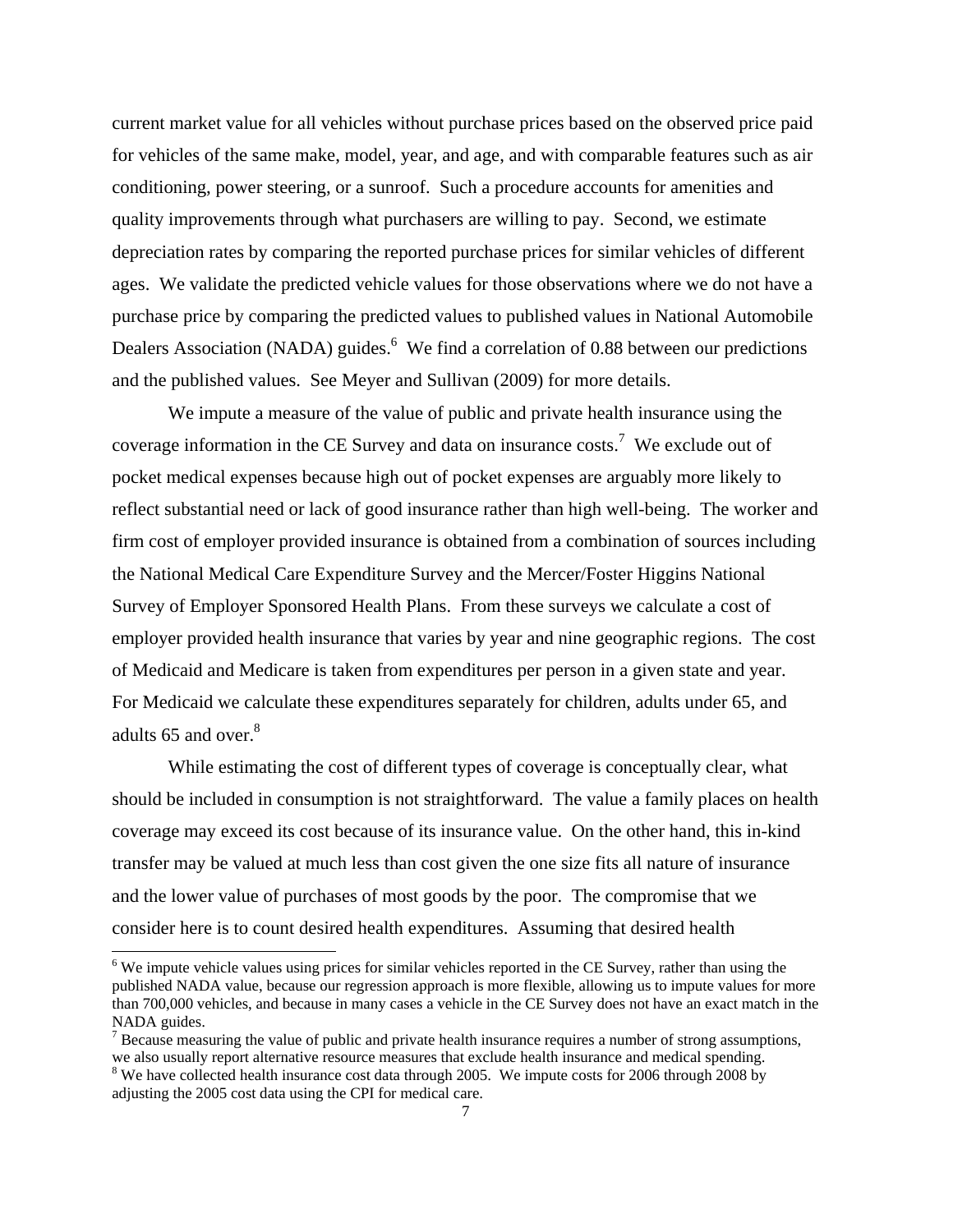expenditures by those with few resources can be characterized by Cobb-Douglas preferences with a coefficient of 0.33 on health and 0.67 on other goods, only health expenditures up to one-third of total expenditures are included. This compromise values health coverage at cost for those with substantial resources as they likely spend less than one-third of consumption on health, but at much less than cost for those with few other resources.

Housing consumption is measured as the reported rental equivalent of the home for home owners, and as the reported out of pocket spending on rent for non-homeowners. Although the rental equivalent is not reported in the 1960-1961 and 1980-1981 surveys, we can impute a rental equivalent using the reported market value of the home. One approach would be to impute a rental equivalent using home values for all years. This approach has the advantage of using a comparable method over time (Cutler and Katz 1991). Because we are particularly interested in the period since 1984 when a rental equivalent is always available and we expect that these reported values will be better than our imputations, we only impute for the two missing surveys rather than all years. We briefly report below how this choice affects our results.

A rental equivalent is also not available for respondents living in government or subsidized housing, and the CE Survey collects information on only the out of pocket portion of rent. To measure appropriately consumption for these families, we impute a rental value using reported information on their living unit including the number of rooms, bedrooms and bathrooms, and the presence of appliances such as a microwave, disposal, refrigerator, washer, and dryer. Specifically, for renters who are not in public or subsidized housing we estimate quantile regressions for log rent using the CE Survey housing characteristics mentioned above as well as a number of geographic identifiers including state, region, urbanicity, and SMSA status, as well as interactions of a nonlinear time trend with appliances (to account for changes over time in their price and quality). We then use the estimated coefficients to predict the 40<sup>th</sup> percentile of rent for the sample of families that do not report full rent because they reside in public or subsidized housing. We use the  $40<sup>th</sup>$  percentile because public housing tends to be of lower quality than private housing in dimensions we do not directly observe. Evidence from the PSID indicates that the average reported rental equivalent of public or subsidized housing is just under the predicted  $40<sup>th</sup>$  percentile for these units using parameters estimated from those outside public or subsidized housing.

8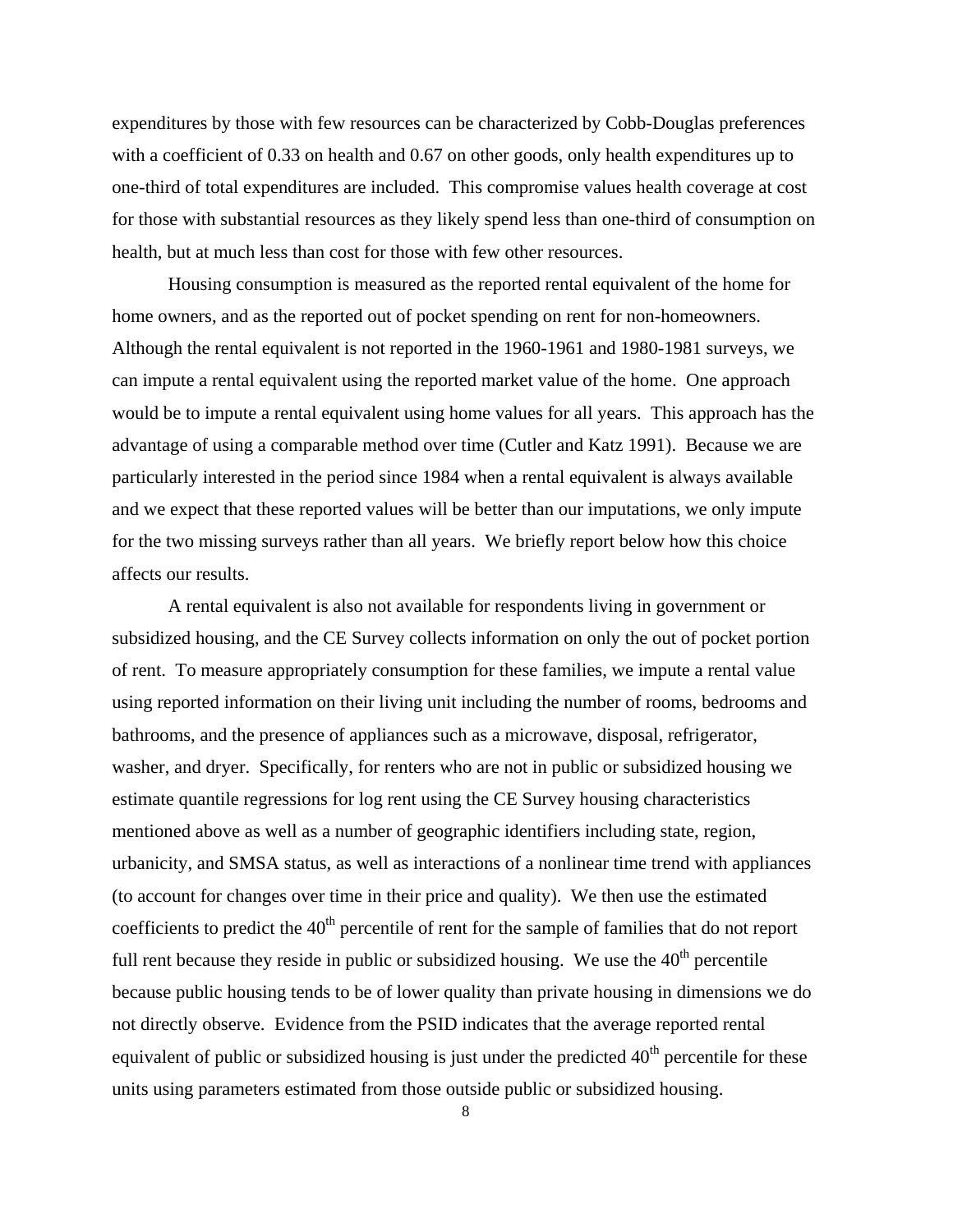We considered subtracting estimated monetary work expenses from consumption. However, work related expenses that are reported in the CE Survey, such as child care and domestic services, tend to be very small relative to total spending. We have also examined the difference in transportation and clothing expenditures for those who work and those who do not as an estimate of additional work expenses, but again this estimate is small relative to total consumption.<sup>9</sup>

We measure consumption at the level of the consumer unit, which is defined as either a group of individuals who are related by blood or marriage, a single or financially independent individual, or two or more persons who share resources.<sup>10</sup> This unit of analysis is more appropriate than the CPS family for measuring well-being because the unit includes not only individuals who are related by blood and marriage (as is done in the CPS), but also those who share resources. The consumer unit includes cohabitors who share responsibility for housing, food, or other living expenses, but excludes cohabitors who do not contribute to these expenses. As with income, we adjust for differences in consumer unit size and composition using the NAS recommend equivalence scale described in the previous subsection.

# **5. Data Quality and Under-reporting in the CPS and CE Survey**

 Evidence on the tendency of surveys to capture more accurate information on income or consumption is split. For most people, income is easier to report given administrative reporting and a small number of sources of income. However, for analyses of families with few resources this argument is less valid, as these families tend to have many income sources. Additionally, while income may be easier to report, it is likely to be a more sensitive topic for survey respondents than consumption. The CPS has slightly lower survey non-response than the CE Survey, but much higher item non-response on income questions than the CE Survey has on expenditure questions. Taken together, the CPS has appreciably higher nonresponse than the CE Survey (Meyer and Sullivan 2007).

<sup>&</sup>lt;sup>9</sup> To account for how work affects consumption more generally, one may want to examine the consumption of leisure (Aguiar and Hurst 2007, Meyer and Sullivan 2008).

<sup>&</sup>lt;sup>10</sup> Individuals are considered to be sharing resources if expenses are not independent for at least two of the three major expense categories: housing, food, and other living expenses.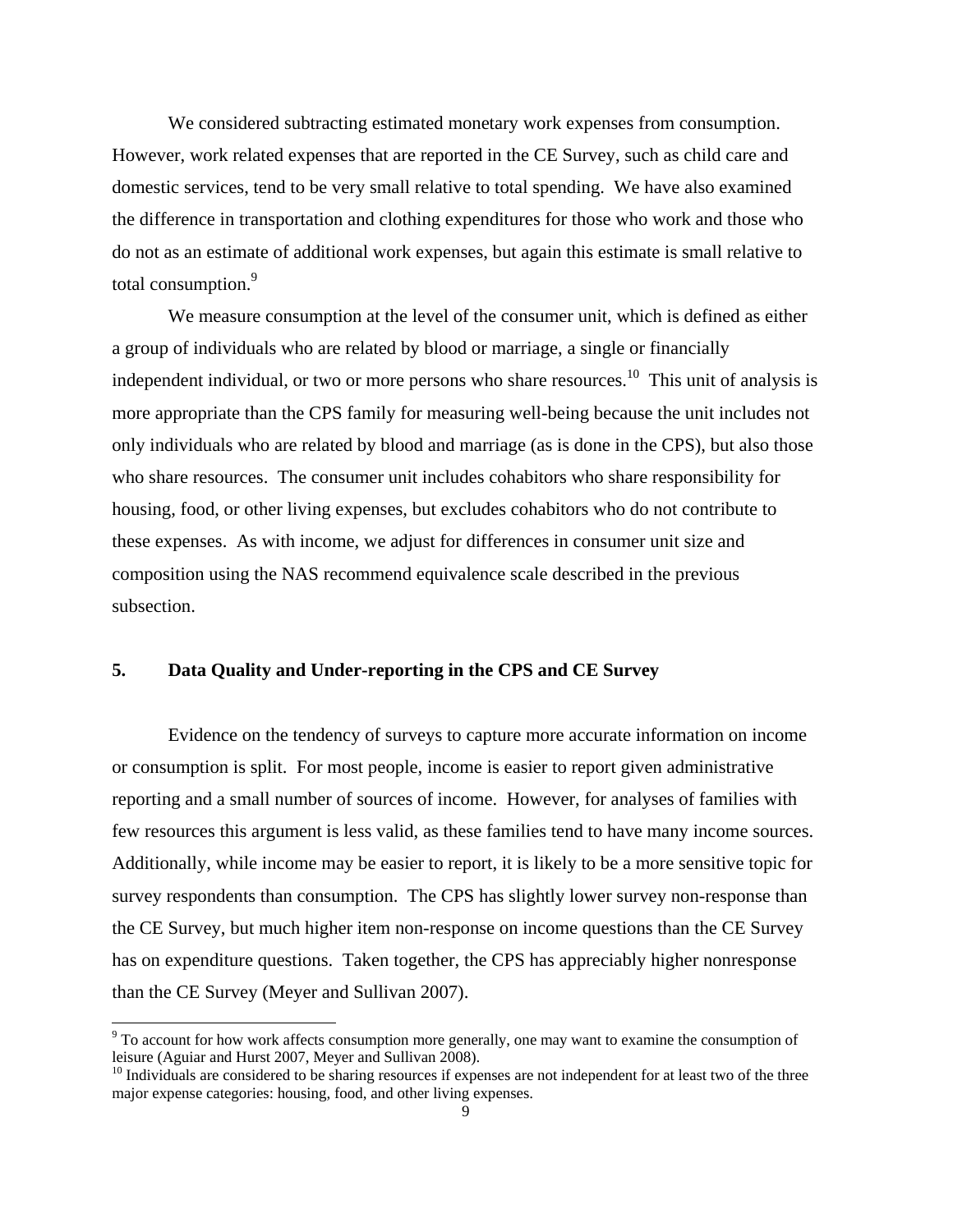## **5.A. Income Under-Reporting**

 Income in the CPS appears to be substantially under-reported, especially for categories of income important for those with few resources. Furthermore, the extent of under-reporting appears to have changed over time. Meyer and Sullivan (2003, 2007) and Meyer, Mok and Sullivan (2008) report comparisons of weighted micro-data from the CPS to administrative aggregates for government transfers and tax credits. These ratios are substantially below one and have declined over time, falling to below 0.6 for Food Stamps and 0.5 for Temporary Assistance for Needy Families (TANF) in recent years. Comparisons of survey micro-data to administrative micro-data for the same individuals also indicate severe under-reporting of government transfers in other household surveys. Consistent with these results, income is often far below consumption for those with few resources, even for those with little or no assets or debts (Meyer and Sullivan 2003, 2007). Under-reporting of transfers will lead to an understatement of dispersion in the bottom part of the income distribution.

#### **5.B. Consumption Under-Reporting**

l

 There is also under-reporting of consumption, but because consumption often exceeds income, we might be more concerned about over-reporting of consumption, of which there is little evidence. Nevertheless, past work (Giesman 1987, Slesnick 1992, Garner et al. 2006, Attanasio et al. 2006) has emphasized a discrepancy between CE aggregates and Personal Consumption Expenditure (PCE) data from the National Income and Product Accounts (NIPA). Some of this evidence is easily misinterpreted and is less applicable to the current analyses for several reasons. First, many published comparisons are based on the integrated data that combine CE Diary and CE Interview data rather than the Interview data used exclusively here. It is not clear whether the integrated CE Survey data should compare more favorably to the PCE. For example, while we might expect food expenditures to be reported more accurately in the Diary Survey, these data appear to have greater downward bias. Between 1998 and 2003, average spending on food at home in the Interview Survey exceeded the average from the Diary Survey by more than 20 percent  $(BLS 2005)$ .<sup>11</sup> Second, the poor

 $11$  The fact that food at home from the Interview Survey compares more favorably to PCE numbers than does food at home from the Diary Survey does not necessarily imply that the former is reported more accurately. For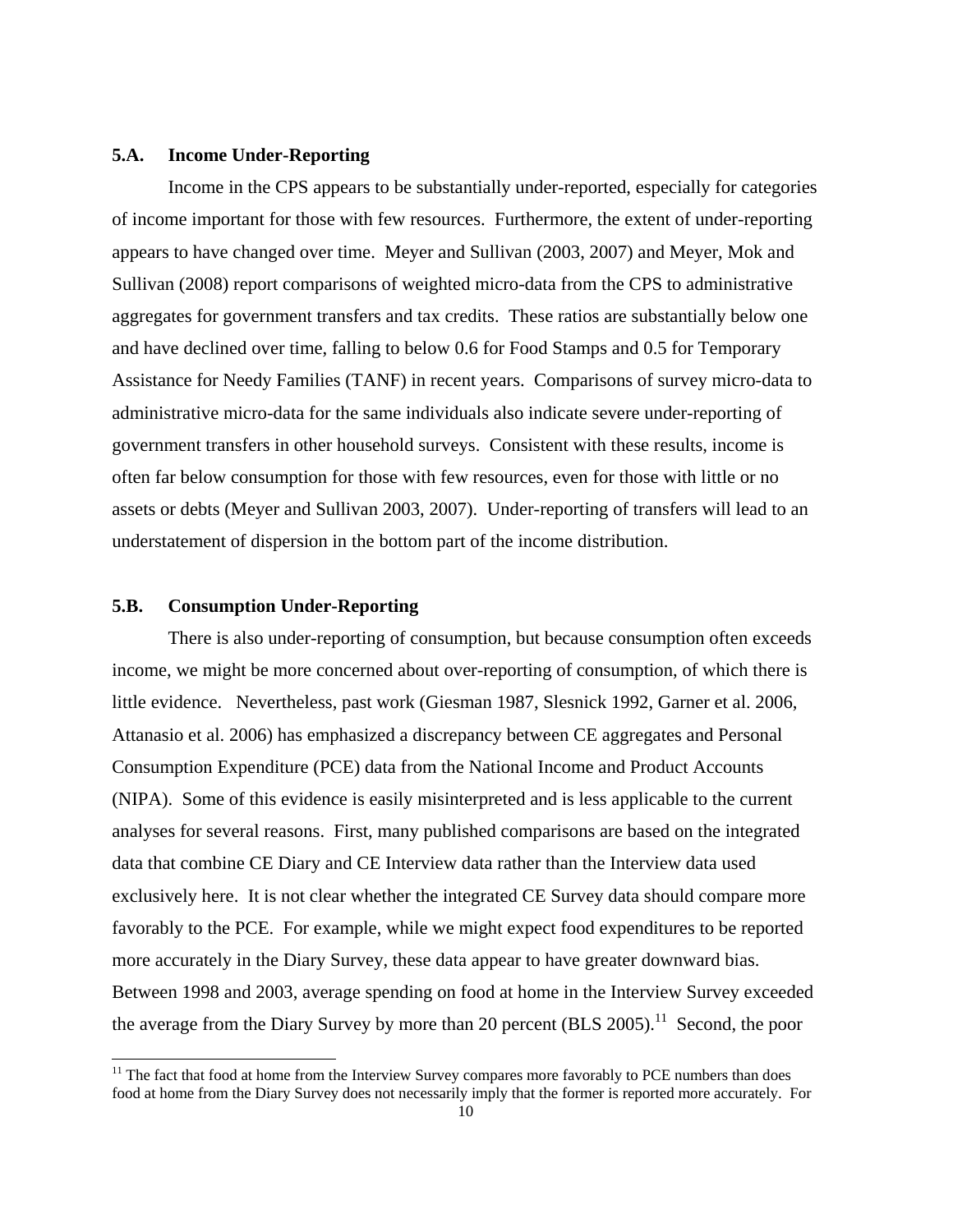consume a different bundle of goods than the general public, so that aggregate analyses do not reflect the composition of consumption for the poor. Third, the PCE numbers cover a different population, are defined differently from the CE, and are the product of a great deal of estimation and imputation that is subject to error.

 PCE numbers differ from CE Survey data for reasons besides under-reporting. PCE coverage is wider, including purchases by nonprofits, purchases by those abroad, on military bases and in institutions, free financial services, and employer-paid insurance—all categories not included in CE Survey expenditures. In addition, the PCE estimates come from business records reported on the economic censuses and other Census Bureau Surveys. These business surveys are subject to a number of sources of error and are adjusted using input-output tables to add imports and subtract sales that do not go to domestic households. These totals are then balanced to control totals for incomes earned, retail sales, and other benchmark data. One indicator of the potential error in the PCE is the revisions that are made from time to time (Slesnick 1992). The Bureau of Economic Analysis reported that in 1992 more than half of the difference between PCE and CE Survey consumer spending was due to coverage and definitional differences (summarized in GAO 1996). Thus, unlike comparisons of income components to administrative aggregates, there are important conceptual incompatibilities between expenditure data from the CE Survey and PCE aggregates.

 Subject to the caveats above, we examine the ratio of CE Interview Survey values weighted by population to corresponding categories of PCE data. We have followed the approach of Garner et al. (2004) who report that they chose the categories in the PCE and CE Survey data that are most comparable based on concepts and comprehensiveness. In Appendix Table 1, we report CE/PCE ratios for the Interview data for ten categories of expenditures, including the three largest: housing, food, and transportation. To improve comparability, we combine rent with utilities since rent often includes some utilities and space rent (exclusive of utilities) cannot be obtained in the CE Survey. We divide food consumption into food consumed at home and food consumed away from home. As shown in Appendix Table 1, the numbers indicate fairly steady ratios of CE to PCE expenditures on

 $\overline{\phantom{a}}$ 

example, the Interview Survey numbers may include non-food items purchased at a grocery store. Battistin (2003) argues that the higher reporting of food at home for the recall questions in the Interview component is due to over-reporting, but as Browning et al. (2003) state, this is open to question.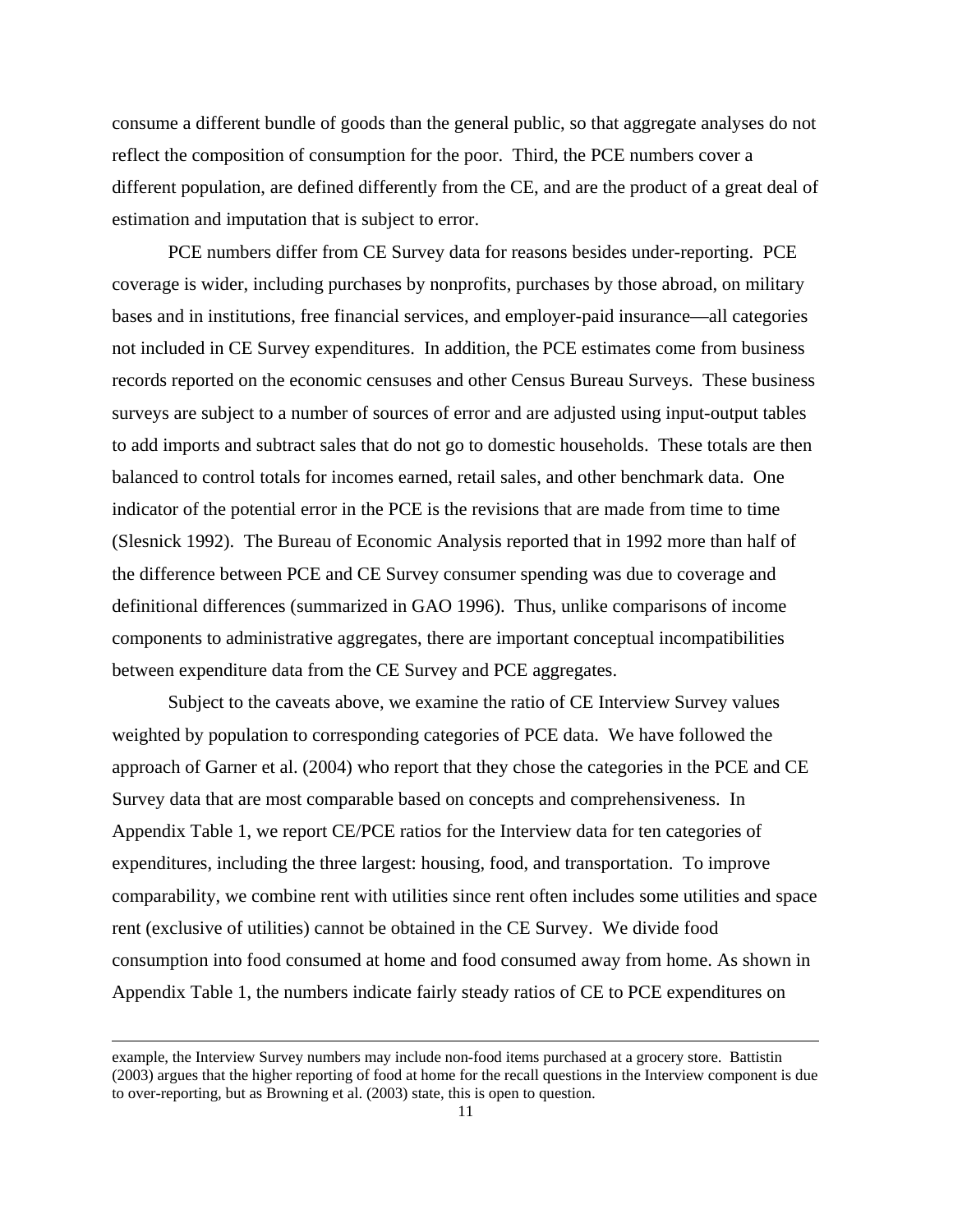food at home and rent plus utilities.<sup>12</sup> For food at home, on average the CE/PCE ratio is over 0.85 and for rent plus utilities the ratio is nearly 1.00. The numbers do indicate a noticeable decline over time in the ratio for food away, which leads to a decline in overall food.

 The disparity in these ratios across consumption categories suggests that the extent of consumption under-reporting is likely to differ considerably for different parts of the consumption distribution. The ratios are smallest for consumption categories that are perhaps more discretionary or are purchased at irregular intervals such as food away from home, alcohol, tobacco, and clothing, suggesting that under-reporting of consumption is more likely to bias measures of consumption inequality for the top of the distribution. Taking the PCE data as truth, the numbers suggest that just over half of food away from home is reported in the CE Interview Survey in recent years. Since food away is a much smaller share of consumption for the poor, a share weighted ratio for total food expenditures for the poor would fall much less over time than for the non-poor. Since food plus housing account for 70 percent of consumption near the poverty line in 2004, we expect that consumption is understated somewhat on average for the poor, but not nearly as much as it is for other groups. In the recent data, under forty percent of clothing and tobacco consumption is captured by the CE Survey, under fifty percent of alcoholic beverages is obtained, while over seventy-five percent of audio, video and computers is included. This result is consistent with the general conclusion from Garner et al. (2006) that nondurable goods and non-housing services are not well-captured in the CE Survey data.

 Reporting ownership of houses and vehicles is very different from reporting the small, discretionary purchases that seem to be badly reported in the CE Survey, but validating the value of owner occupied housing and owned vehicles requires methods besides those of Appendix Table 1. The average value of these flows depends on the product of the ownership rate and the value of the flow conditional on ownership. Estimates of homeownership rates in the CE Survey match up very closely with those from the CPS (see Meyer and Sullivan, 2009). We know from past work that respondents seem to report house values fairly accurately in household surveys (Kiel and Zabel 1999; Bucks and Pence 2006). We have compared the reported rental equivalent of homes to the reported house values to confirm that

l

 $12$  In a comprehensive study of survey data on food spending, Browning et al. (2003) conclude that, in general, respondents are "remarkably good" at reporting food at home.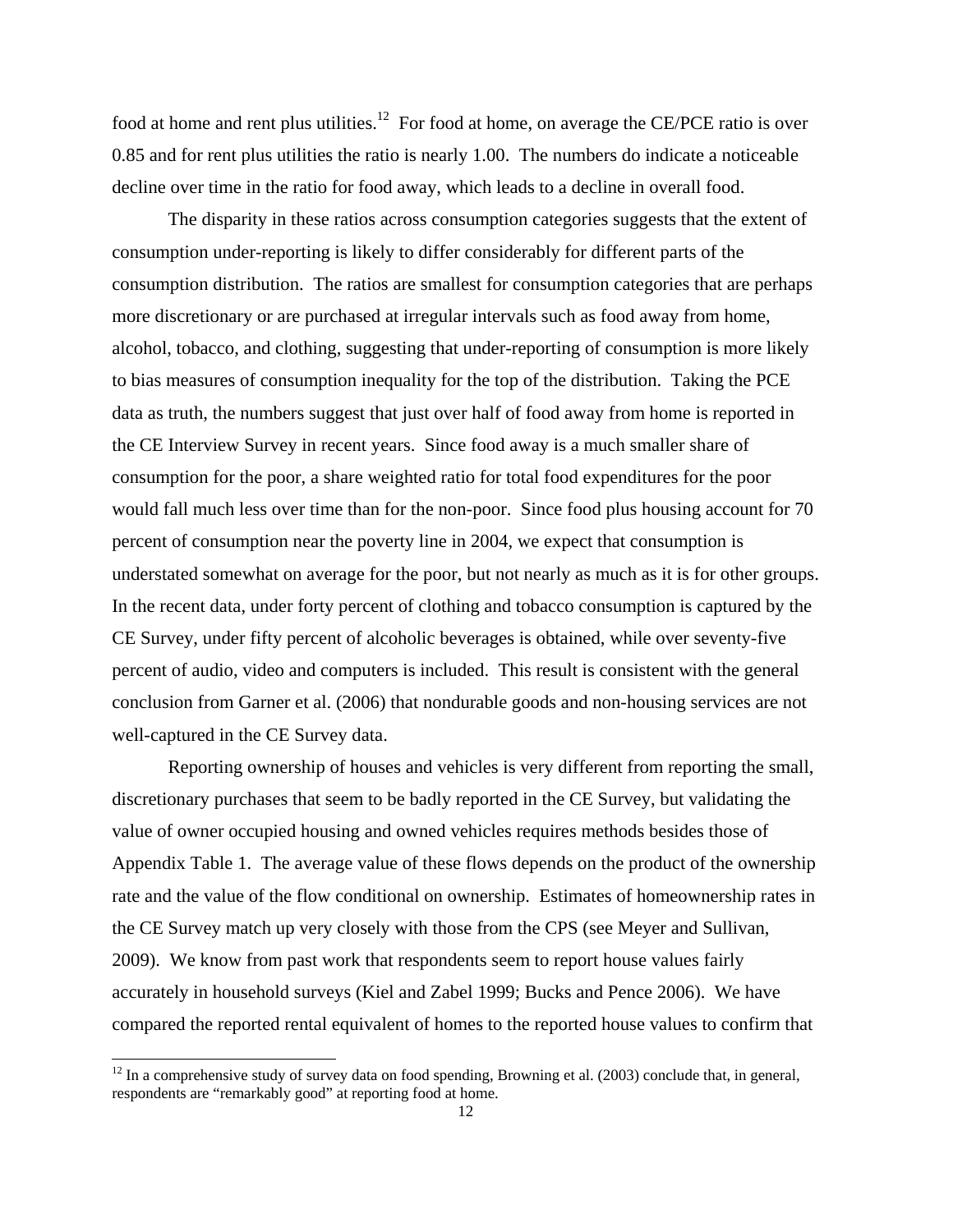the rental equivalents are reasonable.<sup>13</sup> For automobiles, we have compared ownership rates to administrative data on motor vehicle registrations. These comparisons indicate that the CE Survey captures about 90 percent of all cars and trucks and this rate does not vary substantially over time. We have also verified that the purchase price of vehicles in the CE Survey is reported fairly well. We find a high correlation between the reported purchase prices of cars and blue book prices Furthermore, Garner et al. (2006) note that there has not been deterioration in the reporting of new car purchases. Thus, these flows seem less likely to be under-reported or exhibit increased under-reporting over time than other spending components in the CE Survey.

# **5.C. Core Consumption**

l

 Incorporating the lessons of the previous section, we construct a measure of core consumption that includes spending components that are primarily non-discretionary and have reporting ratios that are high and decline slowly over time. This core consumption measure consists of food at home, rent plus utilities, transportation, gasoline, the value of owneroccupied housing, rental assistance, and the value of owned vehicles. This measure arguably approximates essential consumption spending. Food away from home is omitted, but that is largely a discretionary expenditure. Other omitted categories include clothing and personal care items that have both an essential and discretionary component. We could add health care to this measure, but there is less agreement about how to measure the value of health insurance than there is about measuring any other category of consumption. Overall, our core consumption measure is 73 percent of total consumption, but is on average 80 percent of consumption for those near the poverty line.<sup>14</sup> The results in Appendix Table 1 indicate that the components of core consumption are reported well. For food at home, rent plus utilities, transportation, and gasoline and motor oil, the reporting rates are high and there is only a slow decline in these ratios over time except for gasoline and motor oil. The average reporting

 $13$  The rental equivalent and home value are highly correlated, at around 0.7 in a typical year. The ratio of the rental equivalent to home value has been fairly stable, though it has declined in recent years, as one might expect with higher home prices.

<sup>&</sup>lt;sup>14</sup> Non-medical core consumption is on average 80 percent of total non-medical consumption in the early 1980s, and a higher share in recent years due to the decline in reporting of other components of consumption.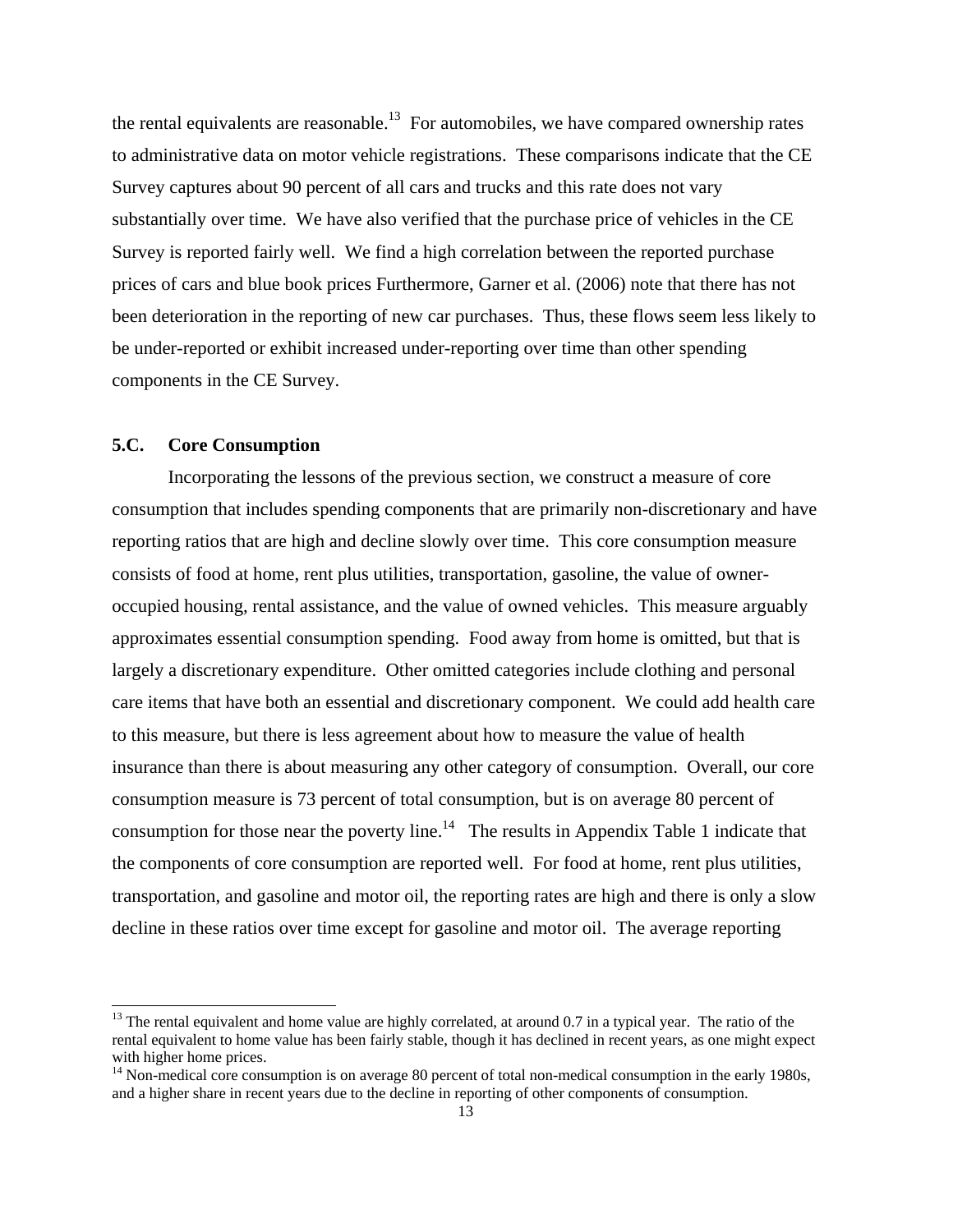ratio for the sum of these four components is 0.944 with a range between 1.03 and 0.867 (see Core consumption excluding flows in Appendix Table 1).

### **5.D. Predicted Consumption**

 To calculate predicted consumption (for either consumption or consumption excluding health insurance) we regress the consumption measure (in constant dollars) on a cubic in core consumption, a cubic in the age of the head, education of the head dummies, family type dummies, and race dummies for consumer units in the CE Survey from the first quarter of 1980 through the third quarter of 1981 (the fourth quarter of 1981 includes only urban consumer units). We choose these years because total expenditures in the CE Survey compare more favorably to NIPA in the early 1980s than in recent years and this period is prior to the change in the question regarding food at home (which was different for the 1982-1987 period). Coefficients from this regression are then used to predict a value of the respective consumption measure for each consumer unit in all years.

#### **6. Results**

The results that follow report measures of income and consumption inequality between 1961 and 2008. We report ratios of percentiles of the distribution of income and consumption for each year. We focus on measures such as the 90/10 ratio, the 50/10 ratio, and the 90/50 ratio rather than the variance of the logarithm of income or the Gini coefficient because the ratios are not sensitive to the extreme tails of the distribution that we expect may be poorly measured in survey data.

### **6.A. Income Inequality**

In Figure 1 we report the 90/10 ratio for the official measure of income inequality, which is based on household pre-tax money income without an adjustment for household size or composition. We also report 90/10 ratios for other income measures that better capture disposable resources. The 90/10 ratio for the official measure shows a pattern with no discernable trend from 1967 through the mid 1970s. Between the late 1970s and the early

14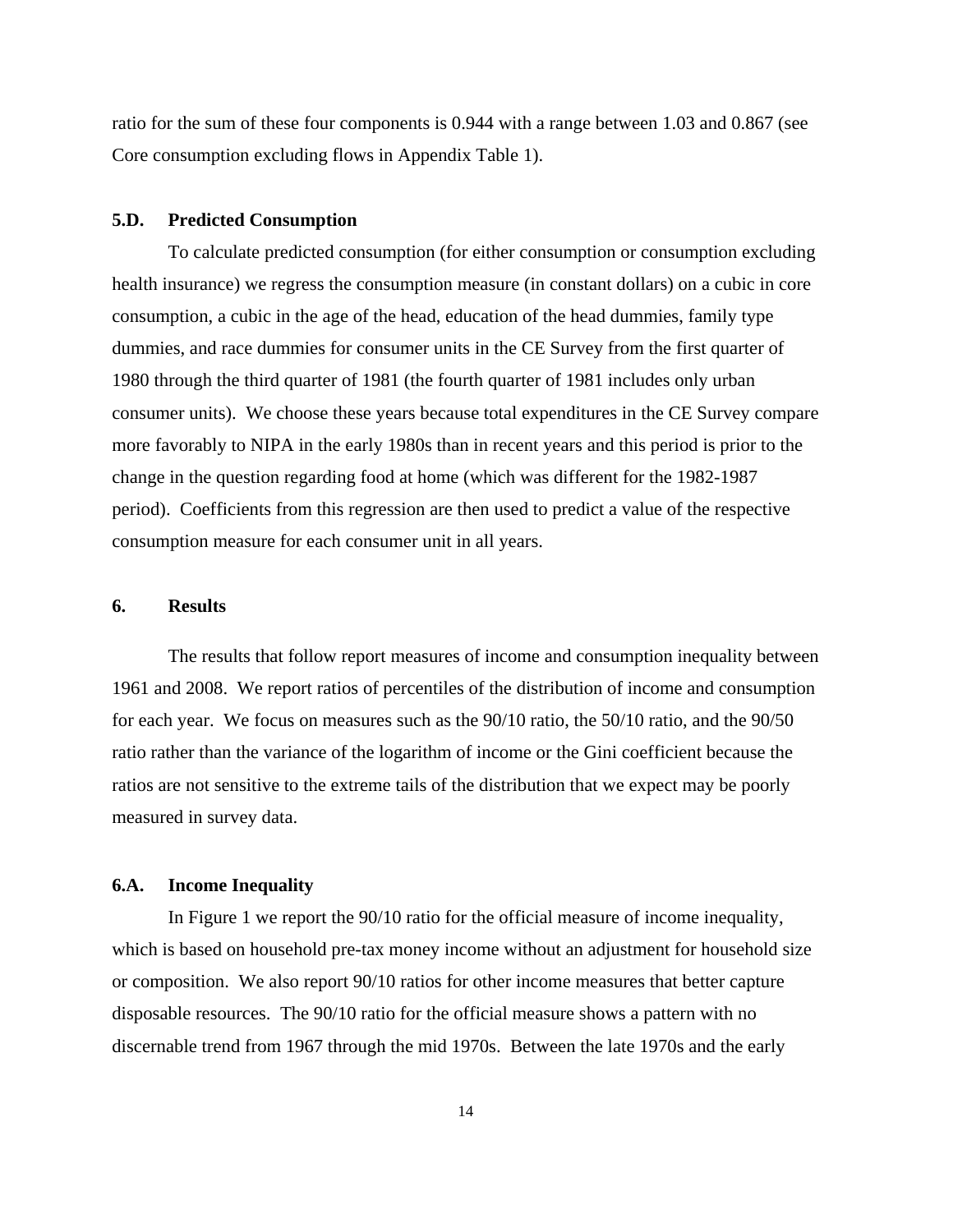1990s, inequality rises steadily, and continues to rise, but more modestly, between 1993 and 2008.

Our pre-tax measure of income equality differs from the official measure in three ways. First, we measure resources at the family level, while the official measure pools resources at the household level. Second, our observations are person weighted while the official measure is household weighted. Finally, we adjust for differences in family size and composition, while the official measure is not equivalence-scale adjusted. Our pre-tax income measure shows a fairly similar pattern, but with a lower level of inequality. Since this series goes back to 1963 we can more clearly see the fall in inequality in the 1960s. The rise in inequality is steeper in the late 1970s and early 1980s than with the official measure. Between the early 1980s and 2008, the two series are roughly parallel.

After tax money income inequality has a very different pattern. As with the pre-tax measure, after-tax money income inequality rises noticeably in the early 1980s, although the rise is not as sharp as for the pre-tax measure. There is very little increase in after-tax money income inequality after the early 1980s. There is a small temporary increase centered around 1993 and a small more persistent increase in 2003, but nothing nearly as large as we see in the pre-tax series. For the years since 1980, we also have information on noncash benefits. Inequality in after-tax money income plus noncash benefits is slightly lower than inequality in the measure that does not include noncash benefits but the patterns for these two measures are very similar.

Changes in inequality at the bottom half of the income distribution differs considerably from that of the overall distribution, as shown in Figure 2. The official pre-tax measure shows a decline in the 1960s and early 1970s and then is nearly constant for the next 35 years. The pre-tax measure at the family level that is equivalence scale adjusted shows a decline in the 1960s, a rise in the late 1970s and early 1980s and then little change afterword. The after-tax measures show a similar pattern, except that there is a decline in inequality in the bottom half of the distribution in the early 1990s that seems to persist in the case of the measure that does not incorporate noncash benefits. The decline in inequality for the after-tax measure in the early 1990s occurs during a period when the EITC expanded considerably, increasing disposable incomes near the bottom of the distribution.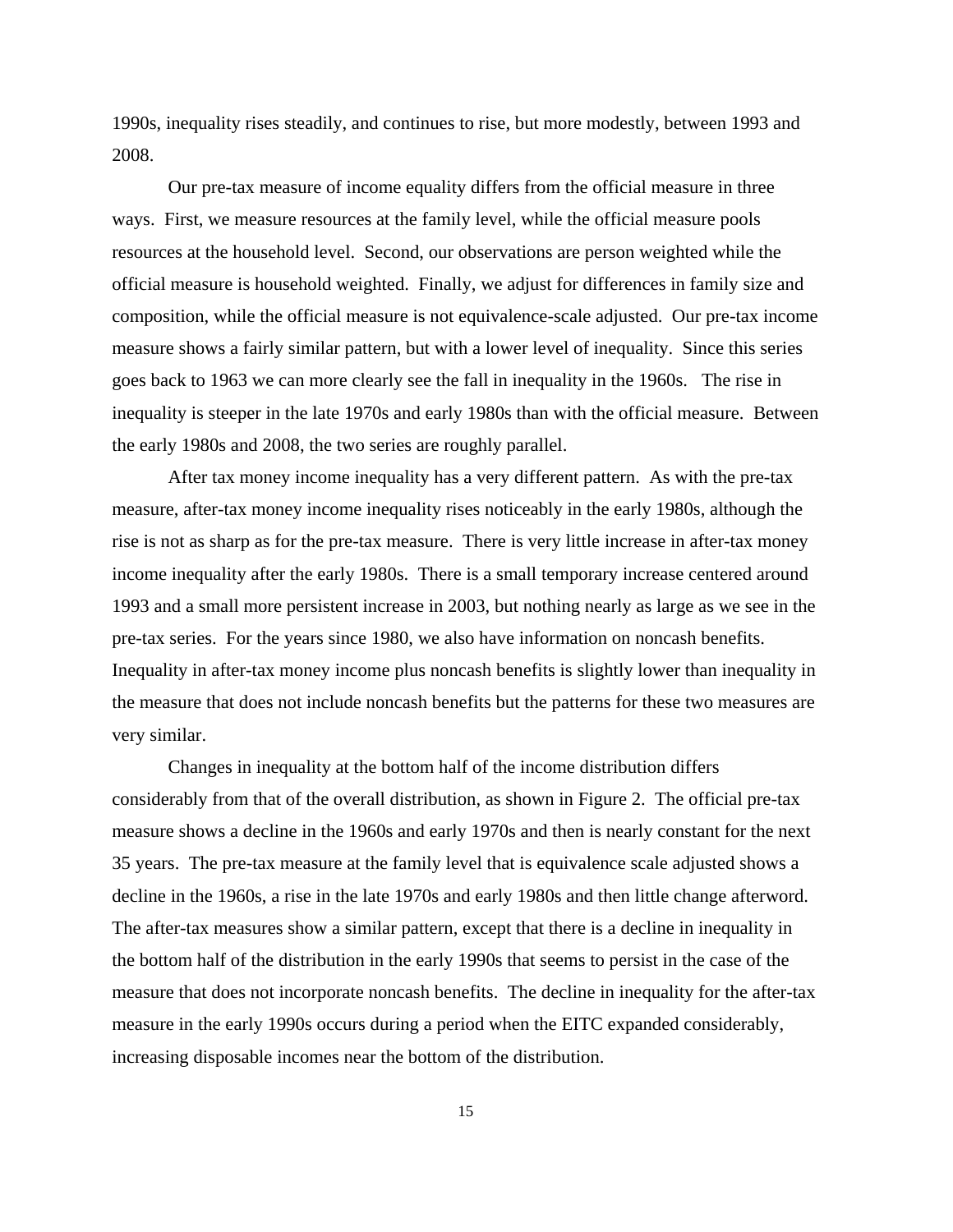The results in Figure 3 show that income inequality has a very different pattern in the top half of the distribution as compared to the bottom half. The official measure shows a steady increase beginning in the late 1960s. Adjusting for family size flattens out or even reverses the increase through around 1980, but the steady increase in inequality in the years after the early 1980s remains.

### **6.B. Consumption Inequality**

We report the 90/10 ratio for various measures of consumption in Figure 4. As expected, the consumption distribution is less dispersed than that of after-tax income. Dispersion in expenditures is greater than that of consumption because expenditures include lumpy spending on owner occupied housing and vehicles, while we convert this spending to a service flow for our measures of consumption. Overall consumption inequality has a very different pattern over time than income inequality. Consumption inequality shows very little change over the 1960s, and 1970s, but increases sharply in the early 1980s. It then slowly drifts downward, followed by a sharper decline after 2006. We see this pattern for consumption, consumption excluding the value of health insurance and health insurance expenditures, and for core consumption. A similar pattern can be seen in expenditures, although expenditures are roughly flat from the early 1980s to the early 2000s. We examined these patterns further by looking at predicted consumption, using core consumption to predict total consumption as explained in Section 5.D. We find a fairly similar patter with a sharp increase in inequality in the early 1980s, but the decline in inequality in the later years is muted (Figure 5). These measures, with or without an accounting for health insurance and health expenditures, suggest little change in overall inequality since the early 1980s.

Consumption inequality in the bottom half of the distribution (Figure 6) shows a similar pattern to overall consumption inequality, with a rise in the early 1980s and then a slow drift downward, followed by a sharper decline in the last few years. Again this pattern is somewhat muted by using predicted consumption, but the decline in recent years is still apparent (Figure 7). In the top half of the consumption distribution, we again see a rise in inequality during the early 1980s and a decline in inequality in recent years (Figures 8 and 9). However, unlike the bottom half, inequality in the top half of the consumption distribution remains flat between the mid 1980s and the mid 2000s.

16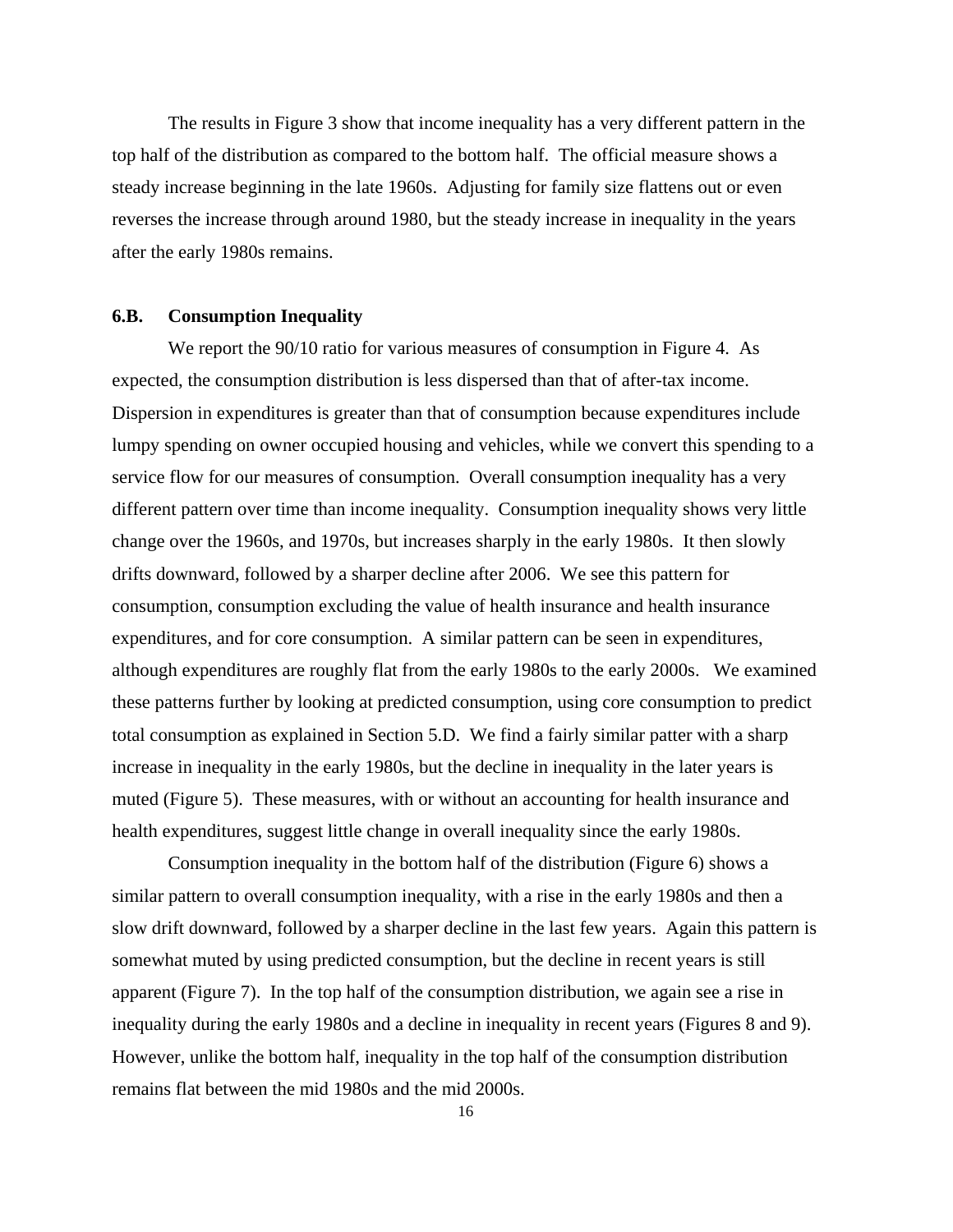To examine the role that changes in observable characteristics play in changes in income and consumption inequality, we decompose our inequality measures into a component explained by demographics and an unexplained component. Specifically, for each year we regress log income or consumption on 40 mutually exclusive demographic cell indicators defined by family type, race, and education. We then calculate the percentiles of the distribution of the residuals from each of these regressions. In Figures 10 and 11, we report the ratio (or more specifically, the log difference) of the  $90<sup>th</sup>$  percentile to the  $10<sup>th</sup>$  percentile of the distribution of residuals for each year. The 90/10 ratio for the "Demographics" series is then the difference between the overall 90/10 ratio and the 90/10 ratio of the residuals.

The decompositions of the consumption change into demographics and unobservables indicate that changing demographics can explain some of the overall change in inequality (Figure 10). Changing demographics can account for part of the rise in equality in the early 1980s and most of the small, gradual decline in inequality between 1984 and 2005. Changing demographics, however, cannot explain the decline in consumption inequality after 2005. Demographics are less important for explaining changes in overall income inequality (Figure 11). Changing demographics account for only a small fraction of the sharp rise in income inequality in the early 1980s. Moreover, changing demographics indicate a decline in inequality in the 1990s and 2000s, while actual income inequality rises during this period.

### **7. Conclusions**

 This paper examines inequality in the United States from 1960 through 2008. We show that both the level and pattern of inequality are sensitive to how inequality is measured. After-tax income inequality falls during the 1960s, remains fairly flat in the 1970s, rises sharply in the 1980s, falls modestly during the 1990s, and then rises again in the early 2000s. In general, accounting for taxes considerably reduces the rise in income inequality over the past 45 years, while accounting for noncash benefits has only a small effect on changes in income inequality.

 Consumption inequality is less pronounced than income inequality and changes in consumption inequality differ considerably from changes in income inequality. While income inequality falls in the 1960s, consumption inequality remains flat. Both consumption and income indicate rising inequality during the early 1980s, but income inequality rises in recent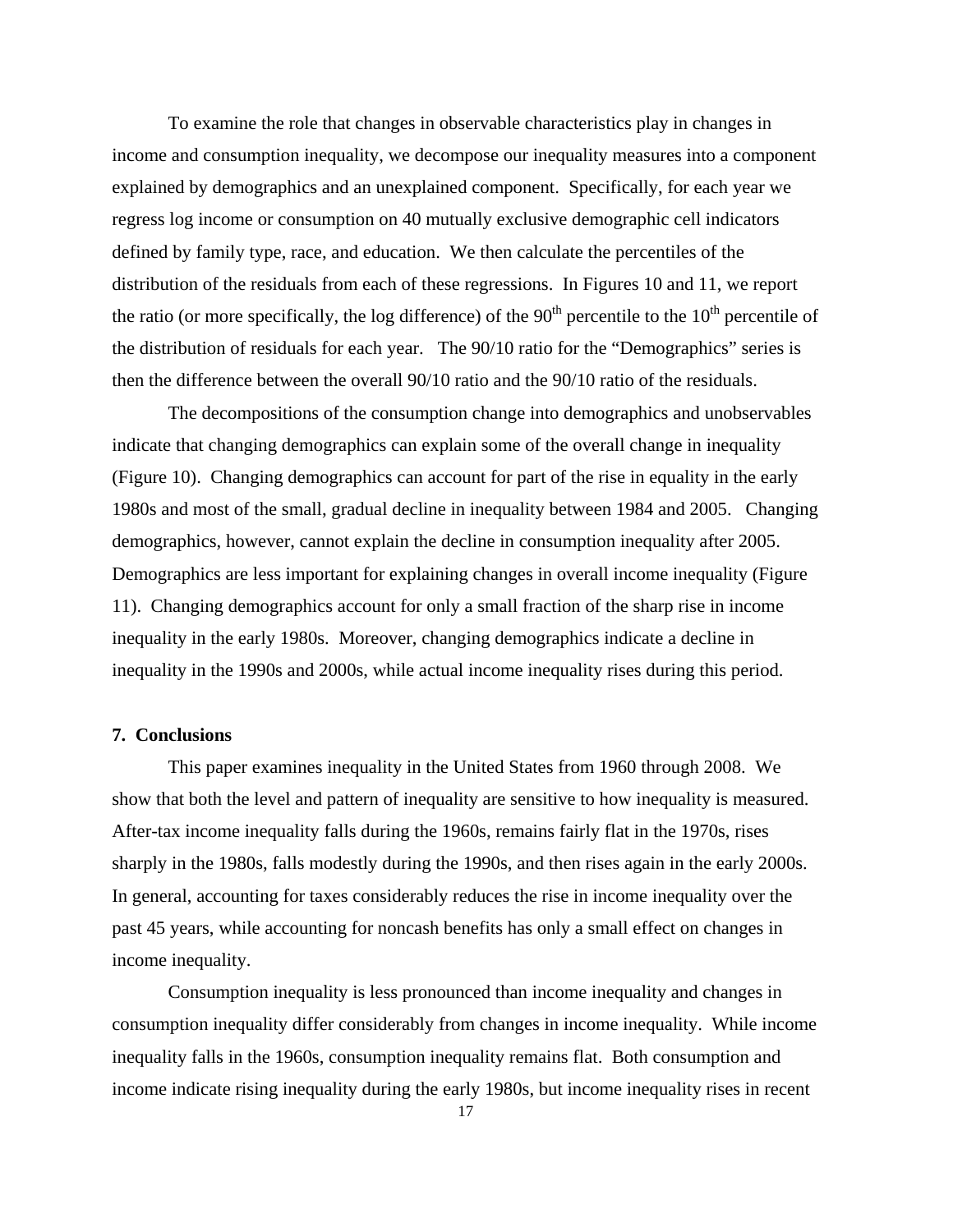years while consumption inequality falls. Differences between income and consumption are also evident for different parts of the distribution. Income inequality in the top half of the distribution rises steadily between 1980 and 2008, while consumption inequality for the top half of the distribution remains flat for most of this period, falling somewhat in recent years. Although changing demographics can account for some of the changes in consumption inequality, they do a poor job of explaining changes in income inequality.

 Comparisons of survey data to administrative records and nation income accounts data indicate under-reporting of both income and consumption. There is evidence of considerable under-reporting of government transfers in income surveys, and the extent of under-reporting has grown overtime. Such under-reporting could lead to significant bias in the level and pattern of income inequality. There is also evidence of under-reporting of consumption data, although major components of consumption such as food at home and housing compare favorably with aggregate data.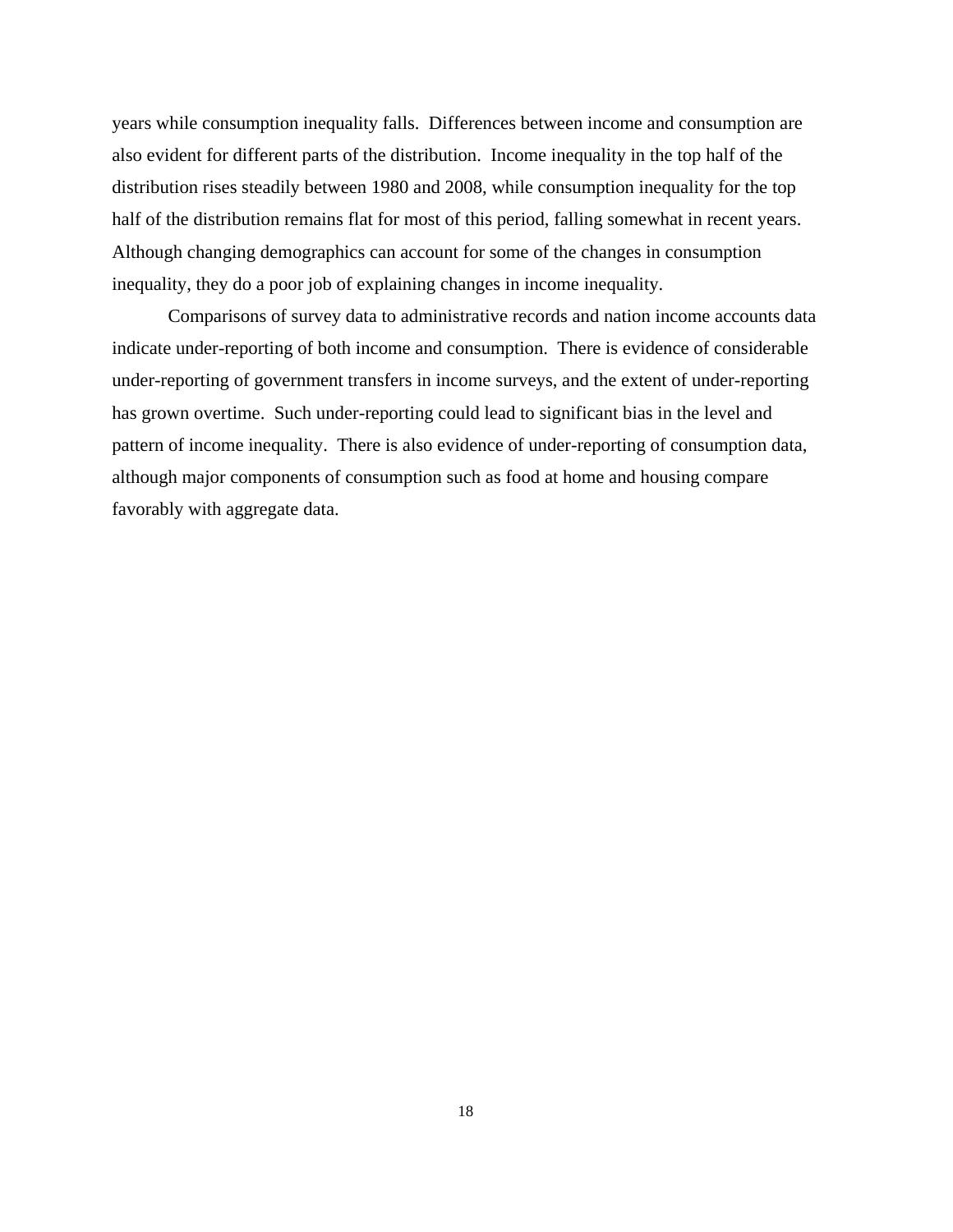### **References**

- Aguiar, Mark, and Erik Hurst. 2007. "Measuring Trends in Leisure." *Quarterly Journal of Economics*, 122(3): 969-1006.
- Attanasio, Orazio P., Erich Battistin, and Andrew Leicester. 2006. "From Micro to Macro, from Poor to Rich: Consumption and Income in the UK and the US," working paper, University College London.
- Attanasio, Orazio P., Erich Battistin, and Hidehiko Ichimura. 2004. "What Really Happened to Consumption Inequality in the US?," NBER Working Papers 10338.
- Attanasio, Orazio & Davis, Steven J, 1996. "Relative Wage Movements and the Distribution of Consumption," Journal of Political Economy, University of Chicago Press, vol. 104(6), pages 1227-62, December.
- Autor, David H, Lawrence F. Katz, and Melissa S. Kearney. "Trends in U.S. Wage Inequality: Re-Assessing the Revisionists," *Review of Economics and Statistics* 90(2), May 2008, 300-323.
- \_\_\_\_\_. "Rising Wage Inequality: The Role of Composition and Prices," NBER working paper 11628, September 2005.
- Bakija, Jon. 2008. "Documentation for a Comprehensive Historical U.S. Federal and State Income Tax Calculator Program." Williams College working paper, January.
- Battistin, E. (2003). 'Errors in survey reports of consumption expenditures', Institute for Fiscal Studies, Working Paper 0307.
- Blundell, Richard and Ian Preston. 1998. "Consumption Inequality and Income Uncertainty" *Quarterly Journal of Economics* 103, 603-640.
- Blundell, Richard, Luigi Pistaferri & Ian Preston, 2008. "Consumption Inequality and Partial Insurance," *American Economic Review*, vol. 98(5), pages 1887-1921, December.
- Broda, Christian, and John Romalis. 2008. "Inequality and Prices: Does China Benefit the Poor in America" Working Paper, University of Chicago.
- Browning, Martin, Thomas Crossley, and Guglielmo Weber, 2003. "Asking Consumption Questions in General Purpose Surveys," *Economic Journal*, Royal Economic Society, vol. 113(491), pages F540-F567, November.
- Bucks, Brian and Karen Pence. 2006. "Do Homeowners Know Their House Values and Mortgage Terms?" Working Paper, Federal Reserve Board of Governors.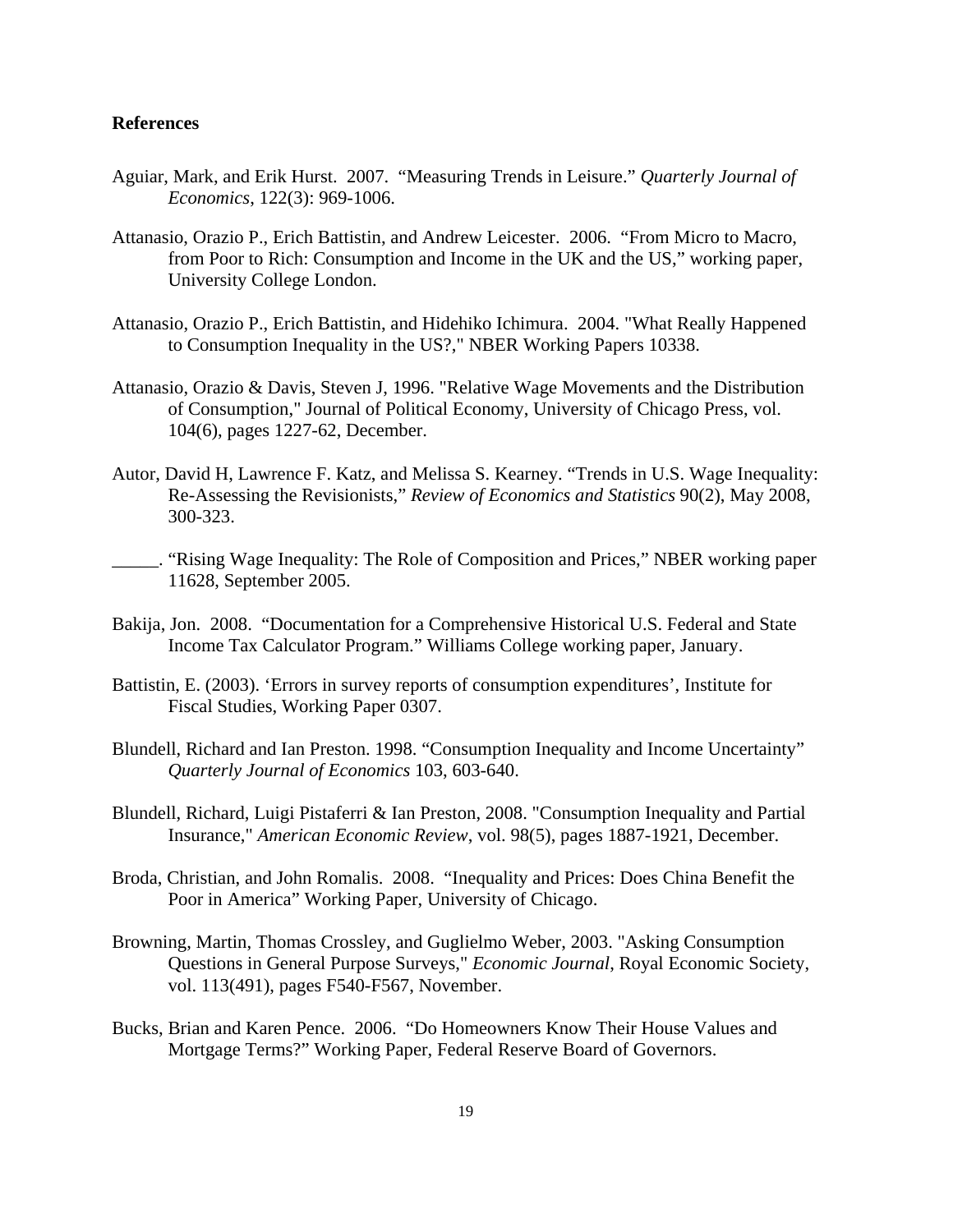- Burkhauser, Richard V., Feng, Shuaizhang, Jenkins, Stephen P. and Larrimore, Jeff, "Estimating Trends in US Income Inequality Using the Current Population Survey: The Importance of Controlling for Censoring." (September 2008). IZA Discussion Paper No. 3690.
- Burtless, G. (January 11, 2007). "Has U.S. Income Inequality Really Increased?" The Brookings Institute. http://www.brookings.edu/views/papers/burtless/20070111.htm. Retrieved on 2007-06-20.
- Chulhee Lee, 2008. "Rising family income inequality in the United States, 1968-2000: impacts of changing labor supply, wages, and family structure," International Economic Journal, Korean International Economic Association, vol. 22(2), pages 253- 272.
- Citro, Constance F. and Robert T. Michael. 1995. *Measuring Poverty: A New Approach*, eds. Washington, D.C.: National Academy Press.
- Cutler, David M. and Lawrence F. Katz. 1991. "Macroeconomic Performance and the Disadvantaged." *Brookings Papers on Economic Activity* 2: 1-74.
- Dasgupta, Partha. 1993. *An Inquiry into Well-Being and Destitution.* Oxford: Oxford University Press.
- Deaton, Angus. 1997. *The Analysis of Household Surveys.* Baltimore: Johns Hopkins Press.
- Deaton, Angus & Paxson, Christina, 1994. "Intertemporal Choice and Inequality," Journal of Political Economy, University of Chicago Press, vol. 102(3), pages 437-67, June.
- Deaton, Deaton & Christina Paxson, 2001. "Mortality, Income, and Income Inequality Over Time in Britain and The United States," Working Papers 267, Princeton University, Woodrow Wilson School of Public and International Affairs, Center for Health and Wellbeing.
- Feenberg, Daniel and Elisabeth Coutts. 1993. "An Introduction to the TAXSIM Model", *Journal of Policy Analysis and Management*, 12(1): 189-94. http://www.nber.org/~taxsim/.
- Garner, Thesia I., George Janini, William Passero, Laura Paszkiewicz, and Mark Vendemia. 2006. "The Consumer Expenditure Survey: A Comparison with Personal Consumption Expenditures," working paper, Bureau of Labor Statistics.
- General Accounting Office. 1996. "Alternative Poverty Measures," GAO/GGD-96-183R. Washington, DC: Government Printing Office.
- Gieseman, Raymond. 1987. "The Consumer Expenditure Survey: quality control by comparative analysis," *Monthly Labor Review*, 8-14.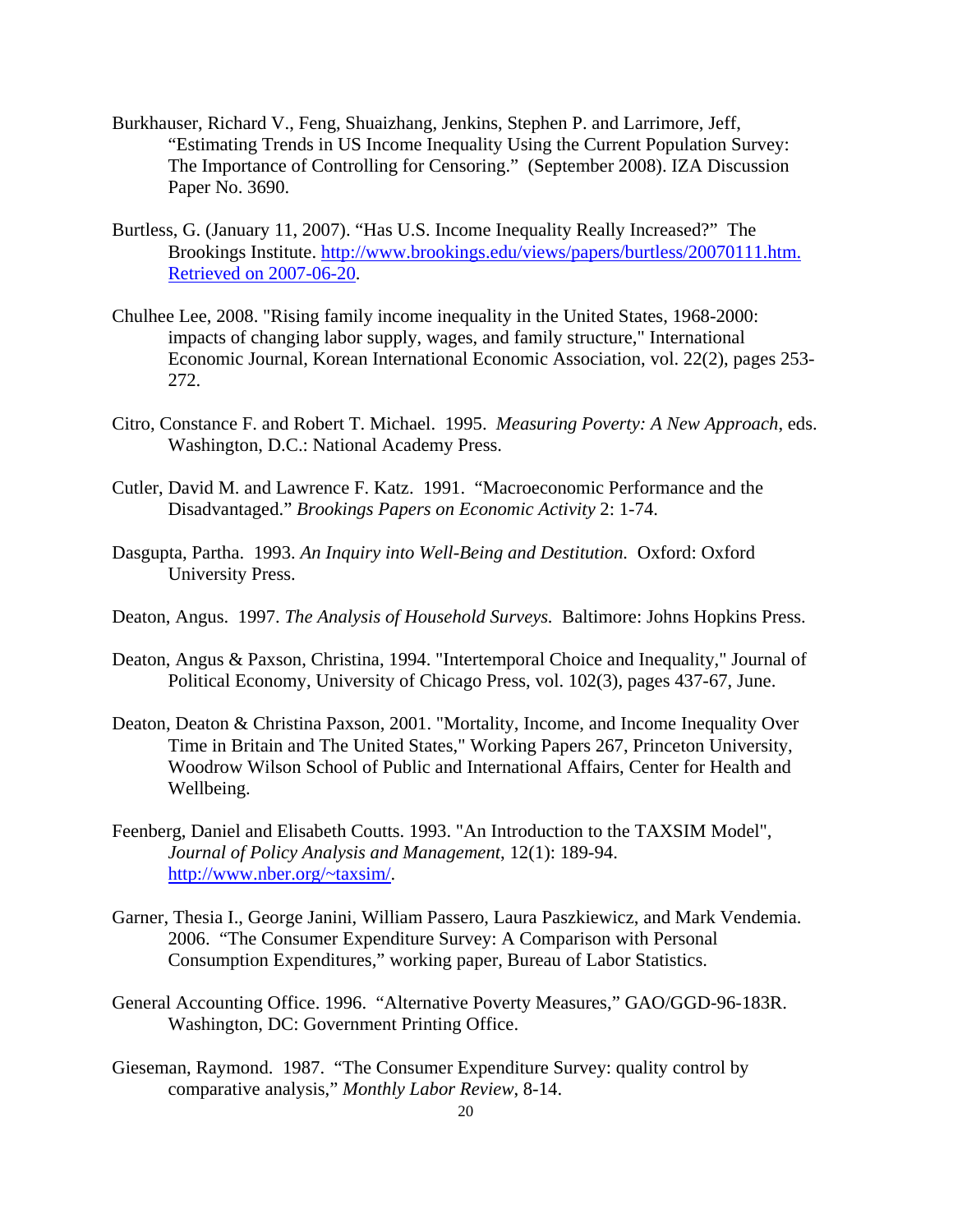- Gordon, Robert J. and Ian Dew-Becker. 2006. Controversies about the Rise of American Inequality: A Survey, NBER Working Paper No. 13982
- Gottchalk, Peter and Timothy M. Smeeding, 1997. "Cross-National Comparisons of Earnings and Income Inequality," Journal of Economic Literature, American Economic Association, vol. 35(2), pages 633-687, June.
- Haider, Steven J., and Kathleen M. McGarry. 2006. "Recent Trends in Resource Sharing among the Poor," Working and Poor: How Economic and Policy Changes Are Affecting Low-Wage Workers (eds., Rebecca Blank, Sheldon Danziger, and Robert Schoeni), Russell Sage Press.
- Hotz, V. Joseph, and John Karl Scholz (2003): "The Earned Income Tax Credit, " in Means-Tested Transfer Programs in the United States, edited by Robert A. Moffitt, University of Chicago Press.
- Hurd, Michael D. 1990. "Research on the Elderly: Economic Status, Retirement, and Consumption and Saving." *Journal of Economic Literature* 28: 565-637.
- Jencks, Christopher, Susan E. Mayer, and Joseph Swingle. 2004b. "Who Has Benefitted from Economic Growth in the United States Since 1969? The Case of Children." in Edward N. Wolff, ed. *What Has Happened to the Quality of Live in the Advanced Industrial Nations?* Cheltenham, UK: Edward Elgar.
- Juhn, Chinhui, Kevin M. Murphy and Brooks Pierce, "Wage Inequality and the Rise in Returns to Skill," Journal of Political Economy, 101 (3), June 1993, 410-442.
- Kiel, Katherine A. and Jeffrey E. Zabel. 1999. "The Accuracy of Owner-Provided House Values: the 1978-1991 American Housing Survey" *Real Estate Economics* 27(2): 263- 298.
- Krueger, Dirk and Fabrizio Perri. "Does Income Inequality Lead To Consumption Inequality? Evidence And Theory," Review of Economic Studies, 2006, v73(1,Jan), 163-193.
- Krueger, Dirk and Fabrizio Perri, 2003. "On the Welfare Consequences of the Increase in Inequality in the United States," NBER Working Papers 9993, National Bureau of Economic Research, Inc.
- Meyer, Bruce D. 2008. "The U.S. Earned Income Tax Credit, its Effects, and Possible Reforms" forthcoming, *Swedish Economic Policy Review*.
- Meyer, Bruce D., Wallace K. C. Mok and James X. Sullivan. 2008. "The Under-Reporting of Transfers in Household Surveys: Its Nature and Consequences" working paper, University of Chicago.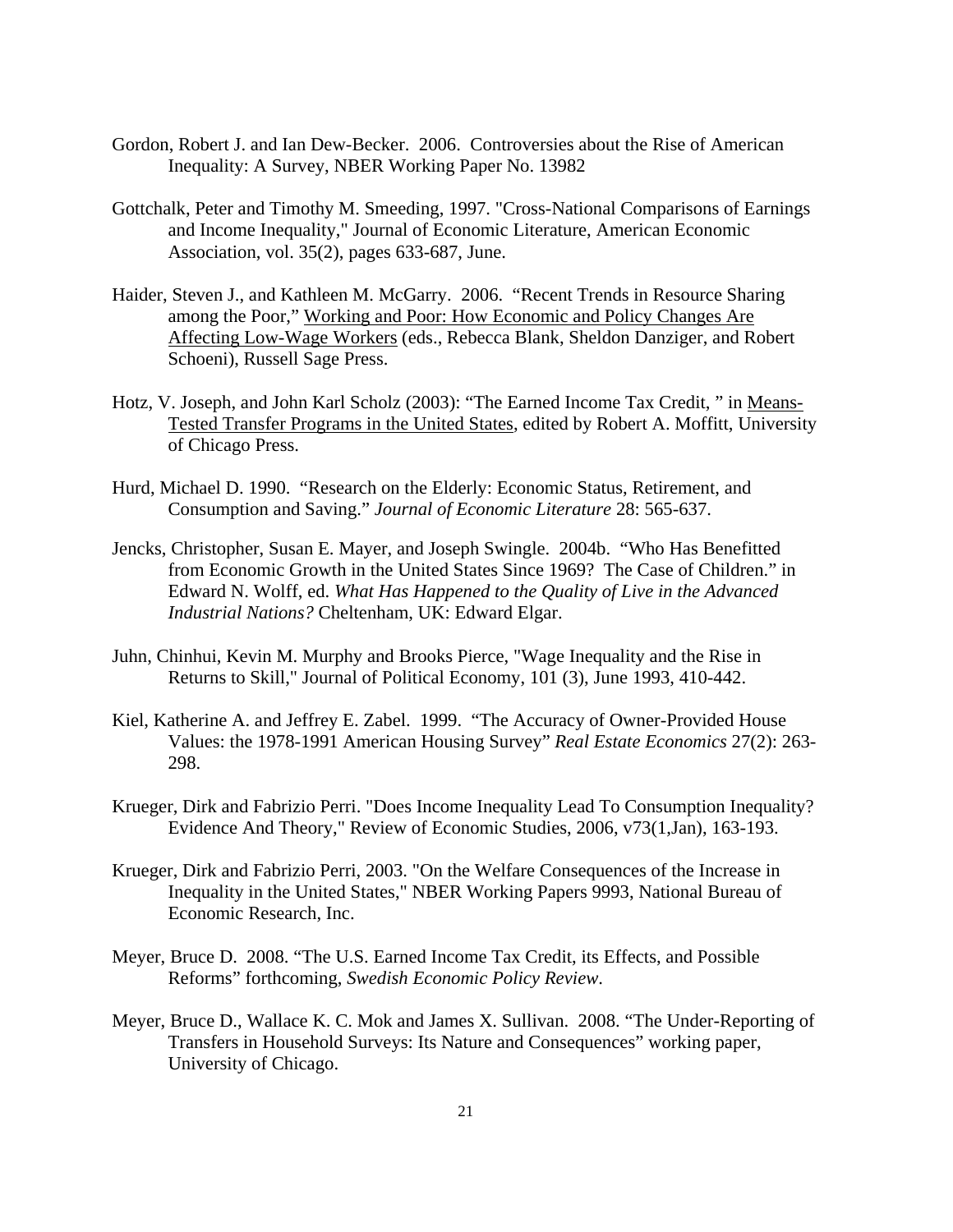- Meyer, Bruce D. and James X. Sullivan. 2008. "Changes in the Consumption, Income, and Well-Being of Single Mother Headed Families," *American Economic Review*, 98(5), December, 2221-2241.
- 2007. "Further Results on Measuring the Well-Being of the Poor Using Income and Consumption," NBER Working Paper 13413.
- . 2006. "Consumption, Income, and Material Well-Being After Welfare Reform," NBER Working Paper 11976.
- . 2004. "The Effects of Welfare and Tax Reform: The Material Well-Being of Single Mothers in the 1980s and 1990s," *Journal of Public Economics*, 88, July, 1387-1420.
- . 2003. "Measuring the Well-Being of the Poor Using Income and Consumption." *Journal of Human Resources*, 38:S, 1180-1220.
- Moretti, Enrico, 2008. "Real Wage Inequality," NBER Working Papers 14370, National Bureau of Economic Research, Inc.
- Poterba, James M. 1991. "Is the Gasoline Tax Regressive?" In Tax Policy and the Economy 5, ed. David Bradford, 145-164. Cambridge, MA: MIT Press.
- Saez, E. & Piketty, T. (2003). Income inequality in the United States: 1913-1998. Quarterly Journal of Economics, 118(1), 1-39.
- Scholz, John Karl, and Kara Levine. 2001. "The Evolution of Income Support Policy in Recent Decades." In Sheldon Danziger and Robert Haveman, eds., *Understanding Poverty*, Cambridge, MA: Harvard University Press, 193–228.
- Skinner, Jonathan S. and Zhou, Weiping, The Measurement and Evolution of Health Inequality: Evidence from the U.S. Medicare Population (October 2004). NBER Working Paper No. W10842.
- Slesnick, Daniel T. 1992. "Aggregate Consumption and Savings in the Postwar United States." *Review of Economics and Statistics* 74(4): 585-597.
- Slesnick, Daniel T. 1993. "Gaining Ground: Poverty in the Postwar United States." *Journal of Political Economy* 101(1): 1-38.
- Slesnick, Daniel T. 2001. *Consumption and Social Welfare*. Cambridge: Cambridge University Press.
- Smeeding, Timothy. 2006. "Government Programs and Social Outcomes: Comparisons of the United States with Other Rich Nations." In *Public Policy and the Income Distribution* edited by Alan J. Auerbach, David card and John M. Quigley. New York: Russell Sage Foundation.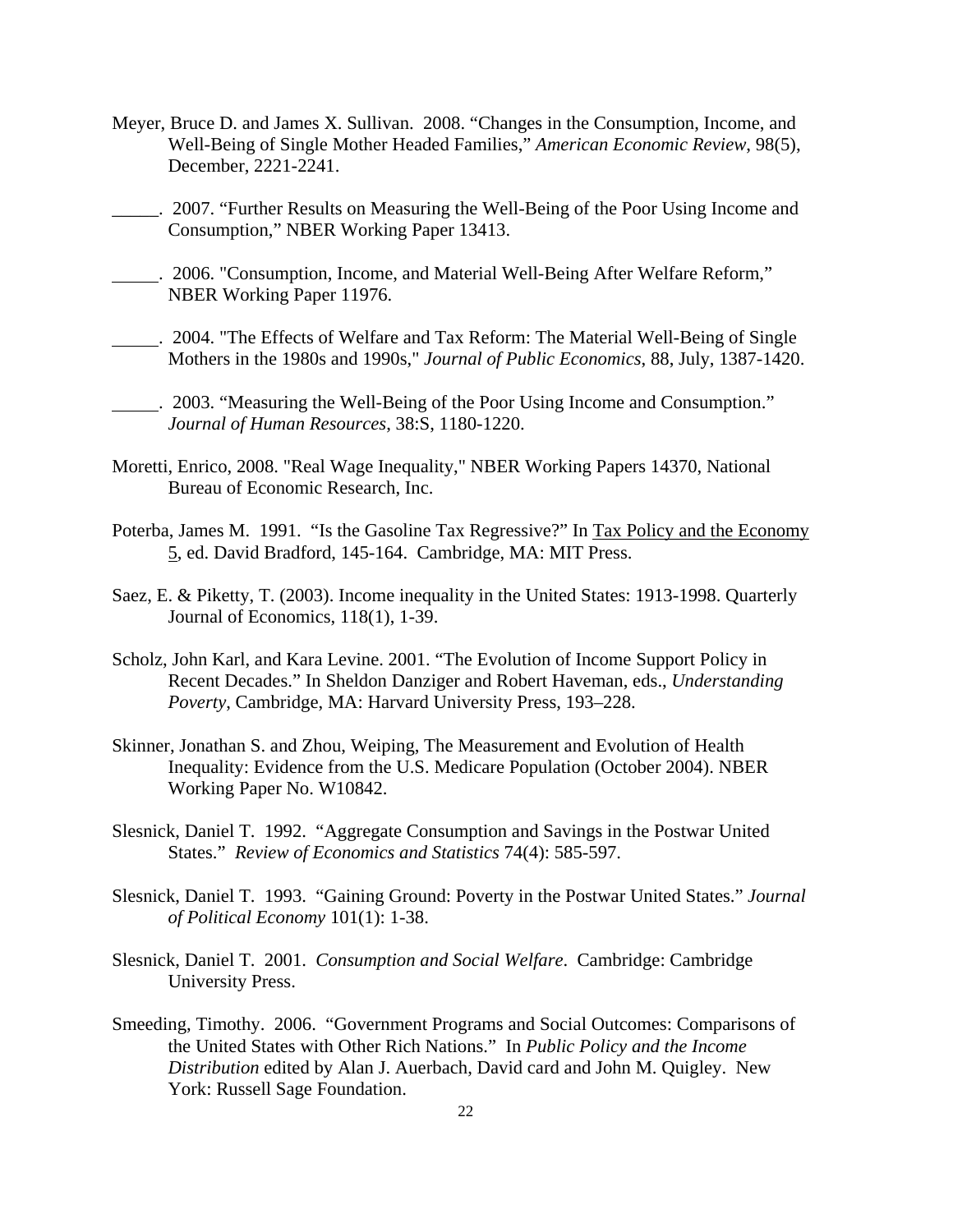- U.S. Bureau of Labor Statistics (BLS). 2005. "Expenditures on Food from the Consumer Expenditure Survey," unpublished manuscript.
- U.S. Bureau of Labor Statistics (BLS). 1997. "Consumer Expenditures and Income," in BLS Handbook of Methods, U.S. Department of Labor, U.S. Department of Labor.
- U.S. Census Bureau. 2006. "The Effects of Government Taxes and Transfers on Income and Poverty: 2004." Housing and Household Economic Statistics Division. February 8.
- U.S. Census Bureau, Administrative and Customer Services Division, Statistical Compendia Branch Statistical Abstract of the United States, 2004-2005 edition.
- U.S. Census Bureau. various years-b. "Measuring the Effects of Benefits and Taxes on Income and Poverty." Current Population Reports, Washington D.C., Department of Commerce.
- Venti, Steven F. and David A. Wise. 2004. "Aging and Housing Equity: Another Look" in *Perspectives on the Economics of Aging*, edited by David A. Wise. Chicago: University of Chicago Press, 127-175.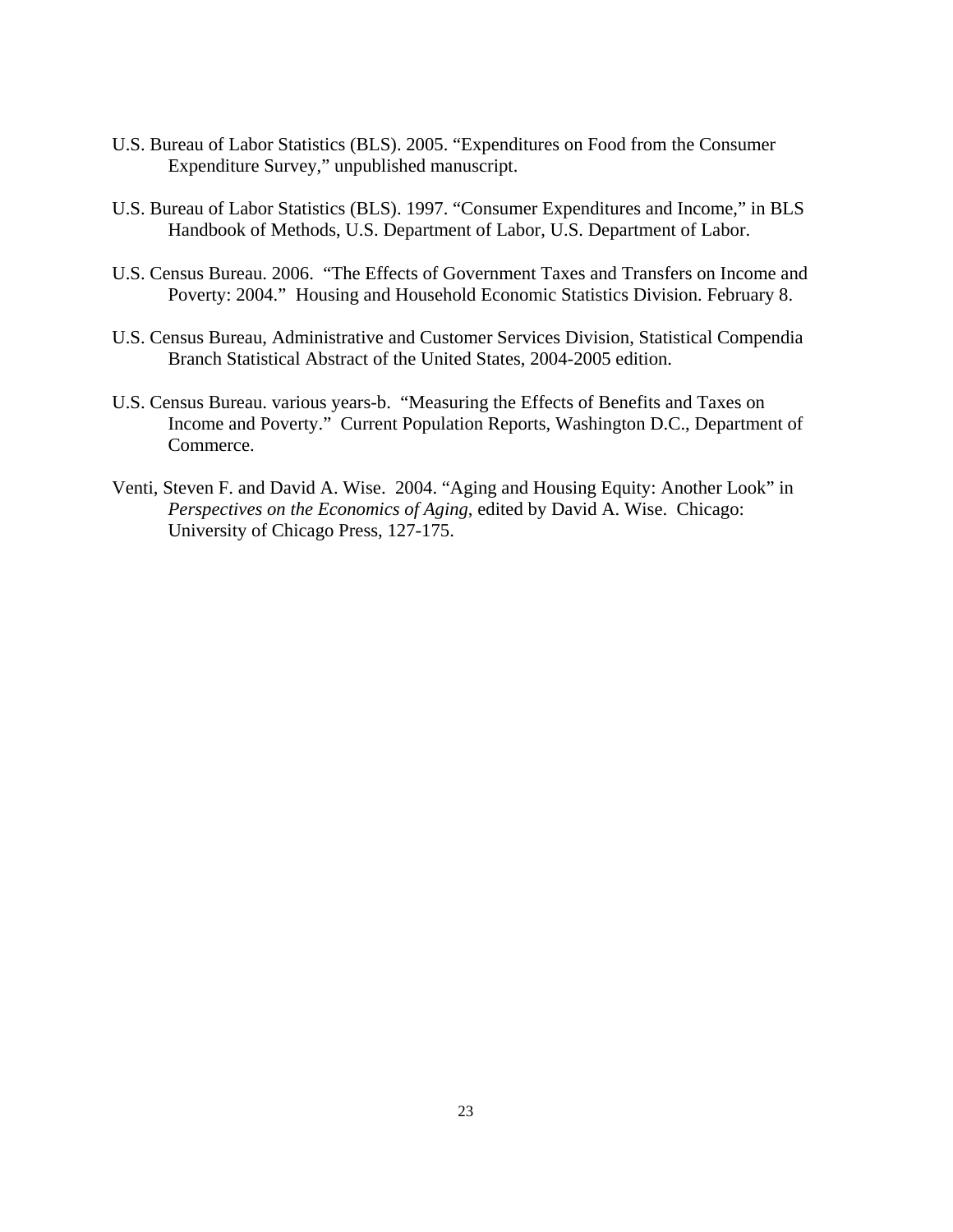# **Data Appendix**

# **A. CE Survey and CPS ASEC/ADF Samples**

Income data primarily come from the ASEC/ADF Supplement to the Current Population Survey (CPS), which is the source for official measures of poverty and inequality in the U.S. We use data from the 1964-2006 surveys which provide data on income for the previous calendar year. Our samples exclude individuals under the age of 15 who are not related to any other member in the household.

All expenditure and consumption data come from the Interview component of the Consumer Expenditure (CE) Survey. We use data from the 1960-1961 and 1972-1973 surveys and all quarterly waves from the first quarter of 1980 through the third quarter of 1981 and from 1984 through 2005 (some of the fourth quarter of 2005 data comes from surveys conducted in the first quarter of 2006). The 1960-1961 surveys provide data on annual expenditures collected in a single interview, while the 1972-1973 surveys provide data on annualized expenditures collected from quarterly interviews. Since 1980, quarterly expenditures have been provided. To obtain annual measures we multiply these quarterly measures by four. We do not use the data from the fourth quarter of 1981 through the fourth quarter of 1983 because the surveys for these quarters only include respondents from urban areas. We report inequality for years 1960 and 1961 together because the data are only representative of the full population when the samples from these two years are combined.

### **B. Measures of Consumption in the CE Survey**

**Expenditures**: This summary measure includes all expenditures reported in the CE Interview Survey except miscellaneous expenditures and cash contributions because some of these expenditures are not collected in all interviews. Since 1980 a subset of miscellaneous expenditures has been collected only in the fifth interview, and cash contributions are only collected in the fifth interview for surveys conducted from the first quarter of 1980 through the first quarter of 2001.

**Consumption**: Consumption includes all spending in our measure of total expenditures less spending on out of pocket health care expenses, education, and payments to retirement accounts, pension plans, and social security. In addition, housing and vehicle expenditures are converted to service flows. For homeowners we subtract spending on mortgage interest, property taxes, maintenance, repairs, insurance, and other expenses, and add the reported rental equivalent of the home. For years when the rental equivalent is not reported, we impute a value as explained below. For those in public or subsidized housing, we impute a rental value using the procedure outlined in the text. For vehicle owners we subtract spending on recent purchases of new and used vehicles as well vehicle finance charges. We then added the service flow value of all vehicles owned by the family, as described in part D of this appendix.

### **Comparability over Time**:

We make two minor adjustments to the measure of total expenditures provided in the CE Survey to maintain a comparable definition of expenditures across our sample period. First,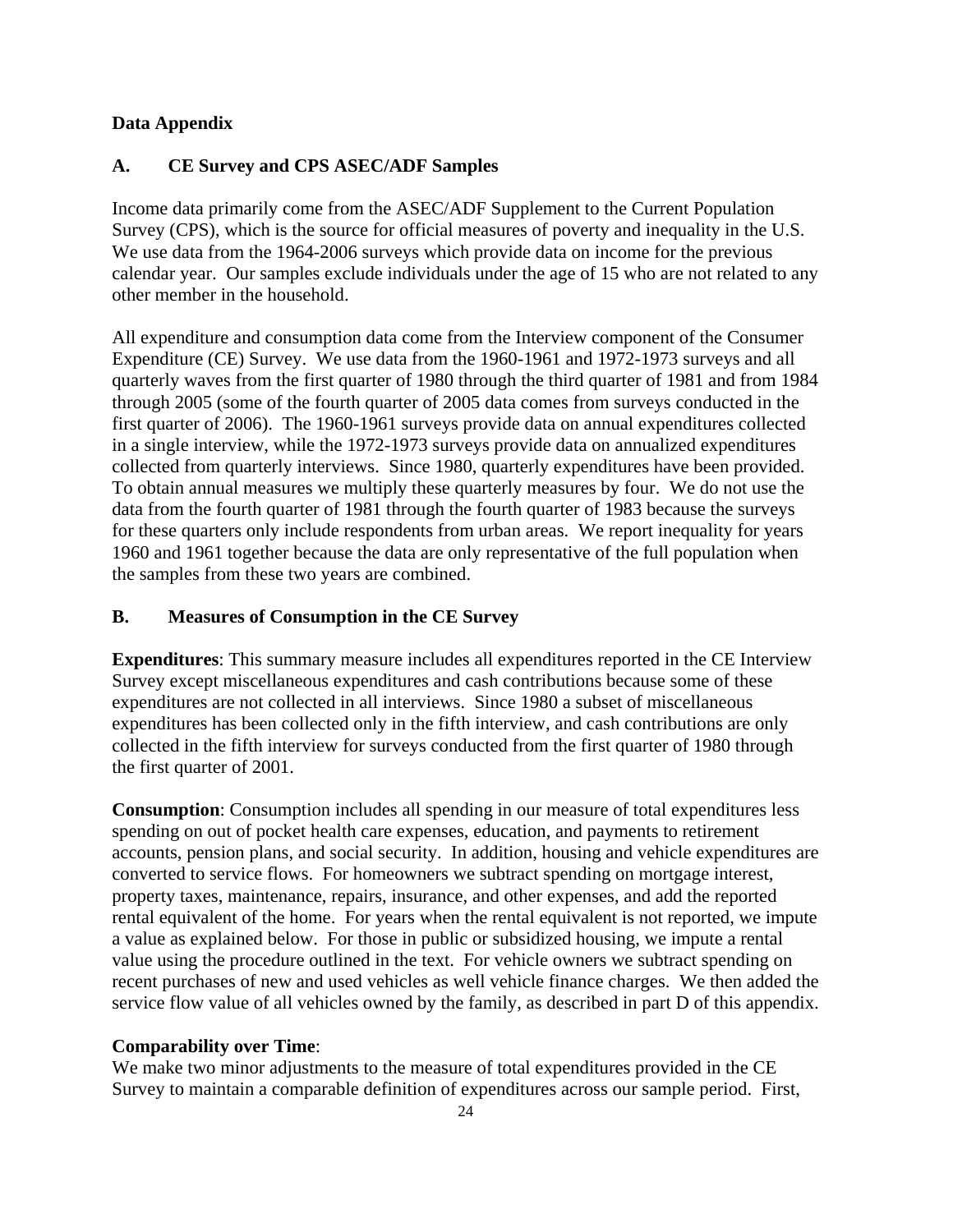we add in insurance payments and retirement contributions for the 1960-1961 and 1972-1973 surveys because these categories were not treated as expenditures in these years. Second, the wording for the question regarding spending on food at home in surveys conducted between 1982 and 1987 differed from other years. Several studies have noted that this wording change resulted in a decrease in reported spending on food at home (Battistin 2003; Browning et al. 2003). To correct for the effect of this change in the questionnaire, for the years 1984-1987 we multiply spending on food at home by an adjustment factor which is equal to the ratio of average spending on food at home from 1988 through 1990 to average spending on food at home from 1984 through 1987. These adjustment factors, which we estimate separately for different family types, range from 1.12 to 1.30.

Additional adjustments are necessary to maintain a consistent definition of consumption across our sample period. Because a rental equivalent is not reported in the 1960-1961 and 1980-1981 surveys, we impute a rental equivalent for these years. Using data from the 1984 survey, we regress log reported rental equivalent on the log market value of the home, log total non-housing expenditures, family size, and the sex and marital status of the family head. Estimates from these regressions are used to impute a value of the rental equivalent for respondents in the 1980-1981 surveys. A similar approach is used to impute a rental equivalent value for the 1960-1961 surveys using data from the 1972-1973 surveys. In addition, the reported rental equivalent is top coded, and the threshold value of this top code changes over time. In each year, we top code the reported rental equivalent at the real value of the most restrictive of these top code thresholds (\$1000 per month in 1988). Also, we do not observe whether a consumer unit resides in public or subsidized housing prior to 1982, so a rental equivalent value for those in such housing is not included in consumption prior to 1982. Estimates of the rental equivalent for those in public or subsidized housing in the mid 1980s are small relative to total consumption, suggesting that this exclusion is not likely to significantly bias our estimates of inequality. Finally, the availability of information on vehicles also changes during our sample period. See Section D below for more details.

# **C. Measures of Income in the CPS ASEC/ADF**

ASEC/ADF respondents report annual measures of money income for the previous calendar year. Respondents also report the dollar value of food stamps received by the household, as well as whether household members received other noncash benefits including housing subsidies and subsidies for reduced or free school lunch. Starting with the 1980 survey, the Census also provides imputed values for these and other noncash benefits. For more details see U.S. Census (various years-a,b), Appendices B and C.

**Money Income**: The Census definition of money income that is used to measure poverty and inequality.

**After-Tax Money Income**: adds to money income the value of tax credits such as the EITC, and subtracts state and federal income taxes and payroll taxes, and includes capital gains and losses. Federal income tax liabilities and credits and FICA taxes are calculated for all years using TAXSIM (Feenberg and Coutts 1993). State taxes and credits are also calculated using TAXSIM for the years 1977-2005. Prior to 1977 we calculate state taxes using IncTaxCalc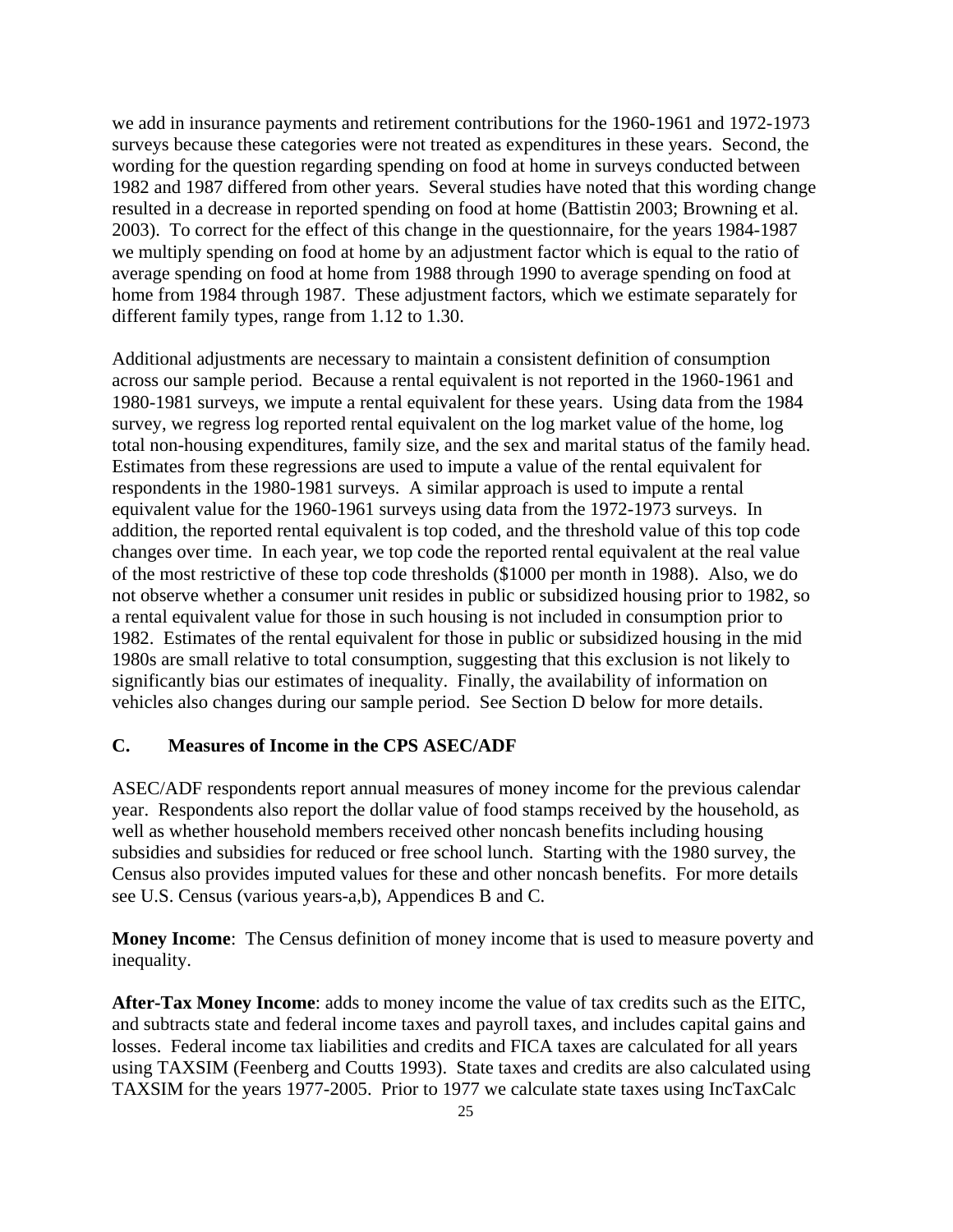(Bakija, 2008). We confirm that in 1977 net state tax liabilities generated using IncTaxCalc match very closely those generated using TAXSIM.

**After-tax Money Income Plus Noncash Benefits**: this adds to After-Tax Money Income the cash value of food stamps, and imputed values for housing subsidies, school lunch programs, Medicaid and Medicare, employer health benefits, and the net return on housing equity.

**Face Value of Food Stamps:** The value of food stamps for each family is determined by the Census using reported information on the number of persons receiving food stamps in the household and the reported total value of food stamps received.

**Income Value of School Lunch Program:** The Census imputes a value for lunch subsidies for families that report having children who receive free or reduced price school lunch. The value is determined using information on the dollar amount of subsidy per meal as reported by the USDA. If a child participates in school lunch, it is assumed that the child receives that subsidy type (reduced price or free) for the entire year.

**Fungible Values of Medicaid and Medicare:** The Census imputes a "fungible" value of Medicaid or Medicare for families that include an individual who is reported to be covered by Medicaid or Medicare. Fungible means that "Medicare and Medicaid benefits are counted as income to the extent that they free up resources that could have been spent on medical care" (U.S. Census various years-b). Thus, these programs have no income value if the family does not have resources (the sum of money income, food stamps, and housing subsidies) that exceed basic needs. If these resources do exceed basic needs, then the fungible value of medical benefits is equal to the smaller of: a) the market value of these benefits and b) the value of resources less basic needs. The market value of Medicaid is equal to mean government outlays for families in a given state and risk class. The four risk classes are: 65 and over, blind and disabled, 21-64 nondisabled, and less than 21 nondisabled. The market value of Medicare is equal to mean government outlays for families in a given state and risk class. The two risk classes are: 65 and over and blind and disabled.

**Housing Subsidies:** The Census imputes a value of housing subsidies for households that report living in public housing or receiving a public rent subsidy. The value of the subsidy is calculated as follows. Using data from the 1985 American Housing Survey (AHS), reported rent for unsubsidized two-bedroom housing units is regressed on housing characteristics. Separate regressions are estimated for each of four regions, and the coefficients from these models are used to predict rent for those living in subsidized units in the AHS. The subsidy for those in subsidized housing in the AHS sample is then calculated as the difference between out of pocket rent and imputed total rent. Region-specific adjustment factors for smaller and larger units are estimated using data on rent for units with different numbers of bedrooms in the 1985 AHS. Thirty-six different subsidy values are calculated which vary by four regions, three income brackets, and three different unit sizes. Because unit size is not observed in the ASEC/ADF, this is imputed from family composition. Subsidy values for each year are based on estimates using the 1985 data, but are updated to reflect changes in shelter costs using the CPI residential rent index. Before 1985 housing subsidies in the ASEC/ADF were imputed using the 1979 or 1981 Annual Housing Survey.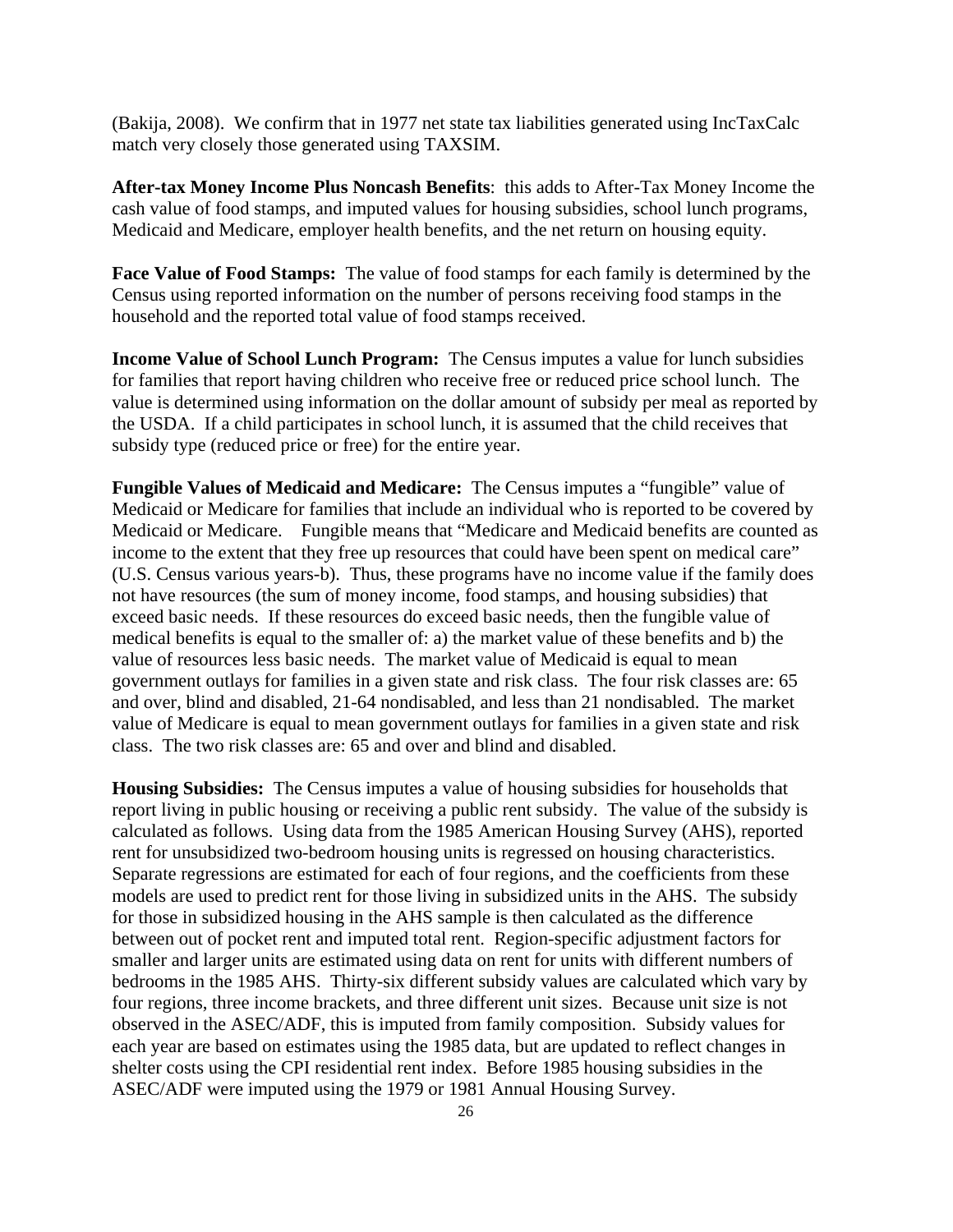**Employer Contributions to Health Insurance:** The Census imputes a value of health insurance for persons who were covered by an employer health insurance plan. Using data from the 1977 National Medical Care Expenditures Survey, the value of the employer contribution was imputed as a function of observable characteristics including earnings, fulltime/part-time, industry, occupation, sector, public/private, residence, and personal characteristics of the worker such as age, race, marital status, and education, and information on whether the employer paid all, part, or none of the cost of health insurance as reported in the supplement.

**Net Return on Home Equity (annuitized value):** Using data from the 1985 or 1989 AHS, a value of home equity is imputed for each ASEC/ADF household by statistically matching the two surveys on observable characteristics including geographic location, income, household size, number of living quarters, and the age, race, sex, and education of the household head. The equity value of the home and property taxes for homeowners in the ASEC/ADF are determined by using these values from a household with similar characteristics in the AHS. This equity is converted to an annuity using a rate of return based on high grade municipal bonds from the Standard & Poor's series. The value of home equity is net of imputed property taxes.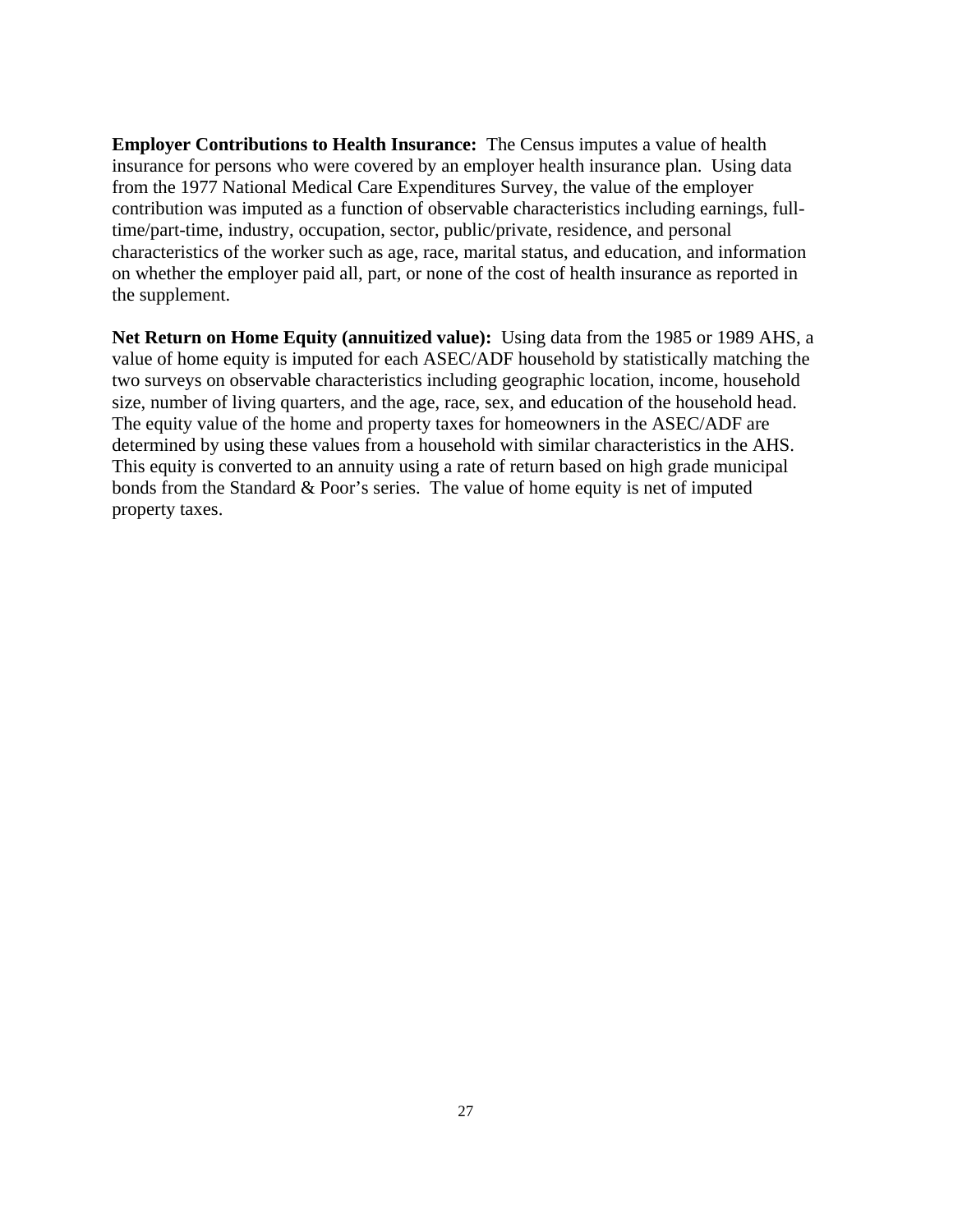

Notes: All measures other than the official measure, are adjusted for differences in family size using the NAS recommended equivalence scale. The unit of observation for the official measure is the household, while it is the family for the other income measures.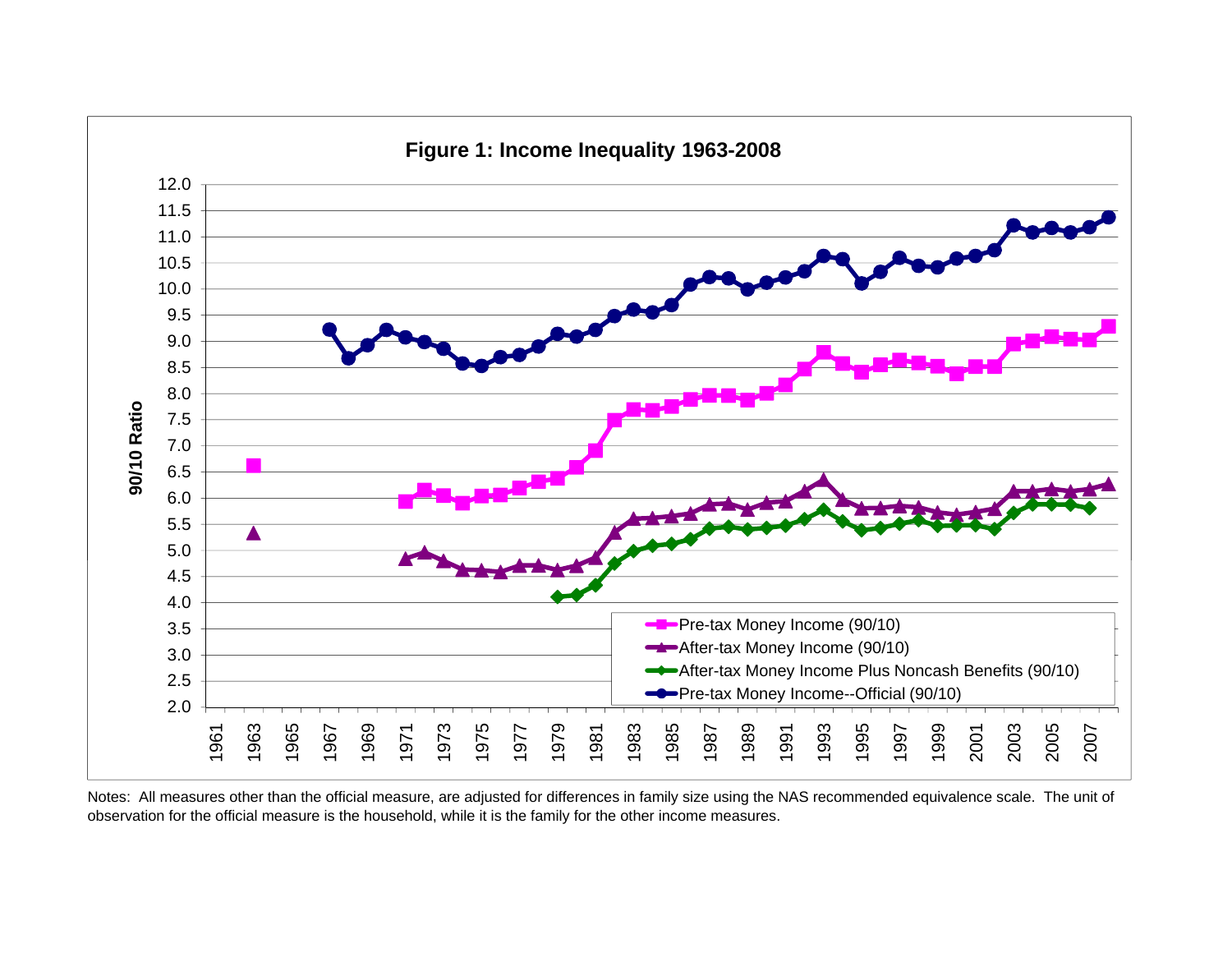

Notes: See notes to Figure 1.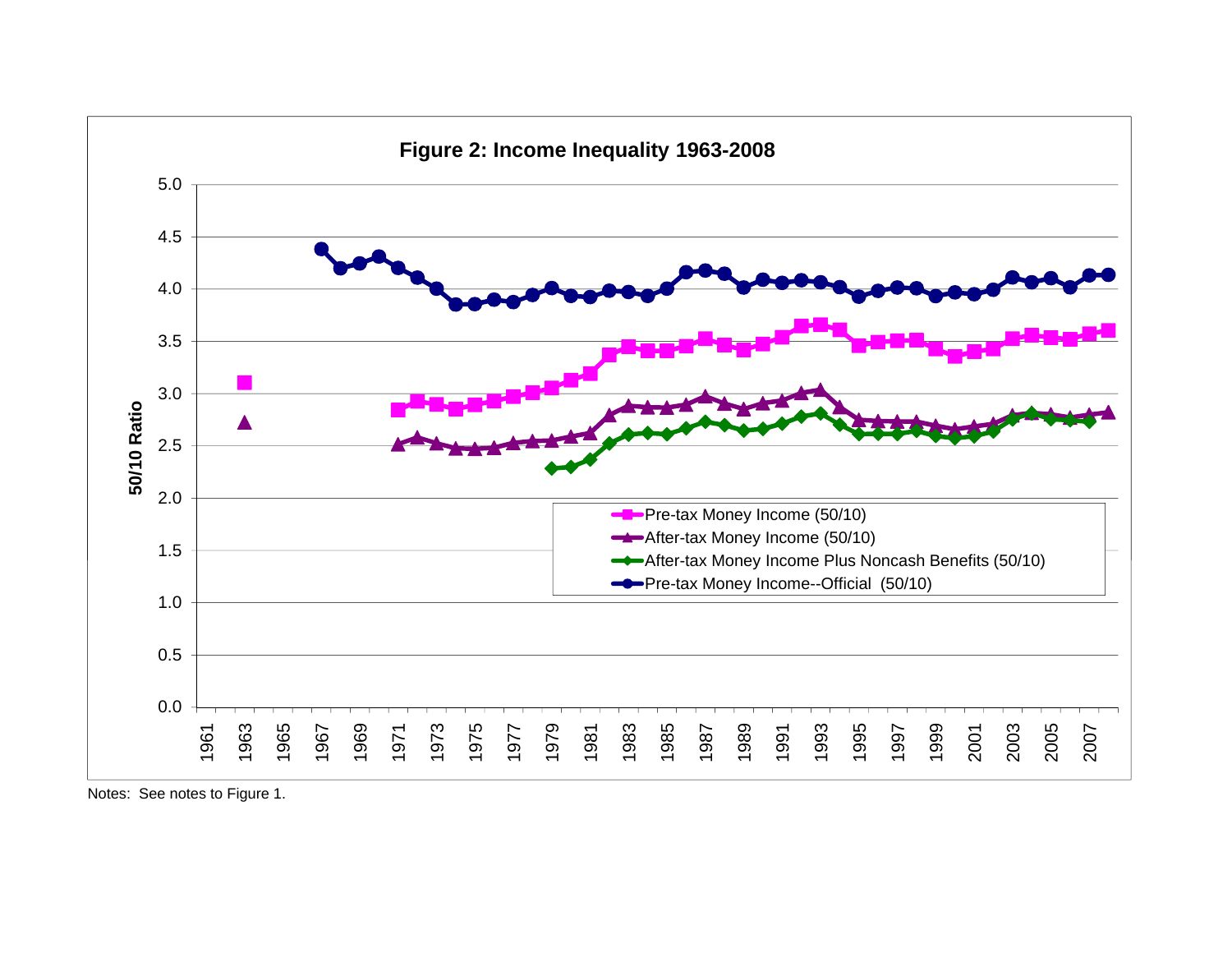

Notes: See notes to Figure 1.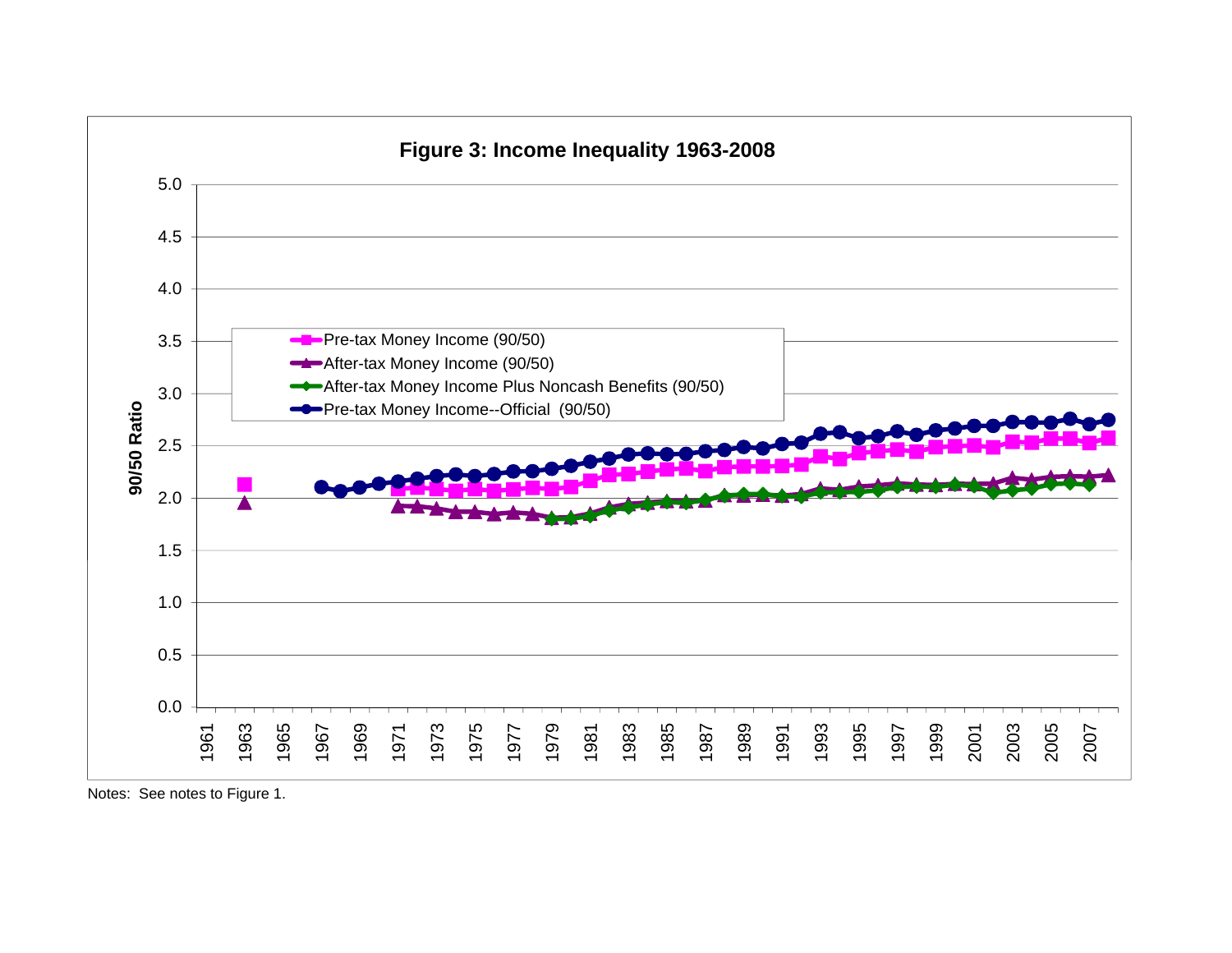

Notes: Core Consumption includes consumption of housing, food at home, vehicles, and other transportation. See text for more details.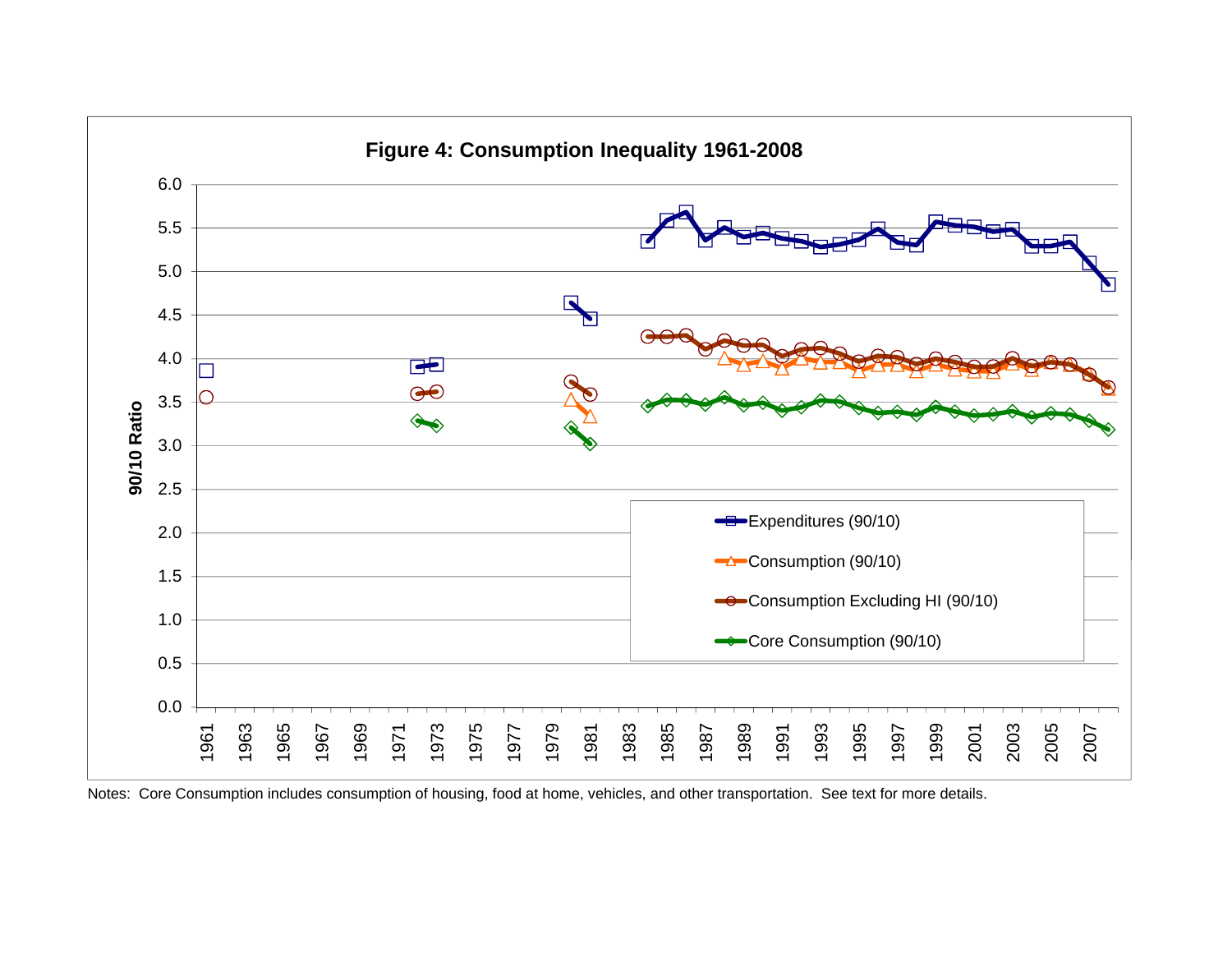

Notes: Predicted Consumption is the predicted value of consumption from a regression of total consumption on core consumption and demographic characterisitcs using data from 1980 and 1981. See text for more details.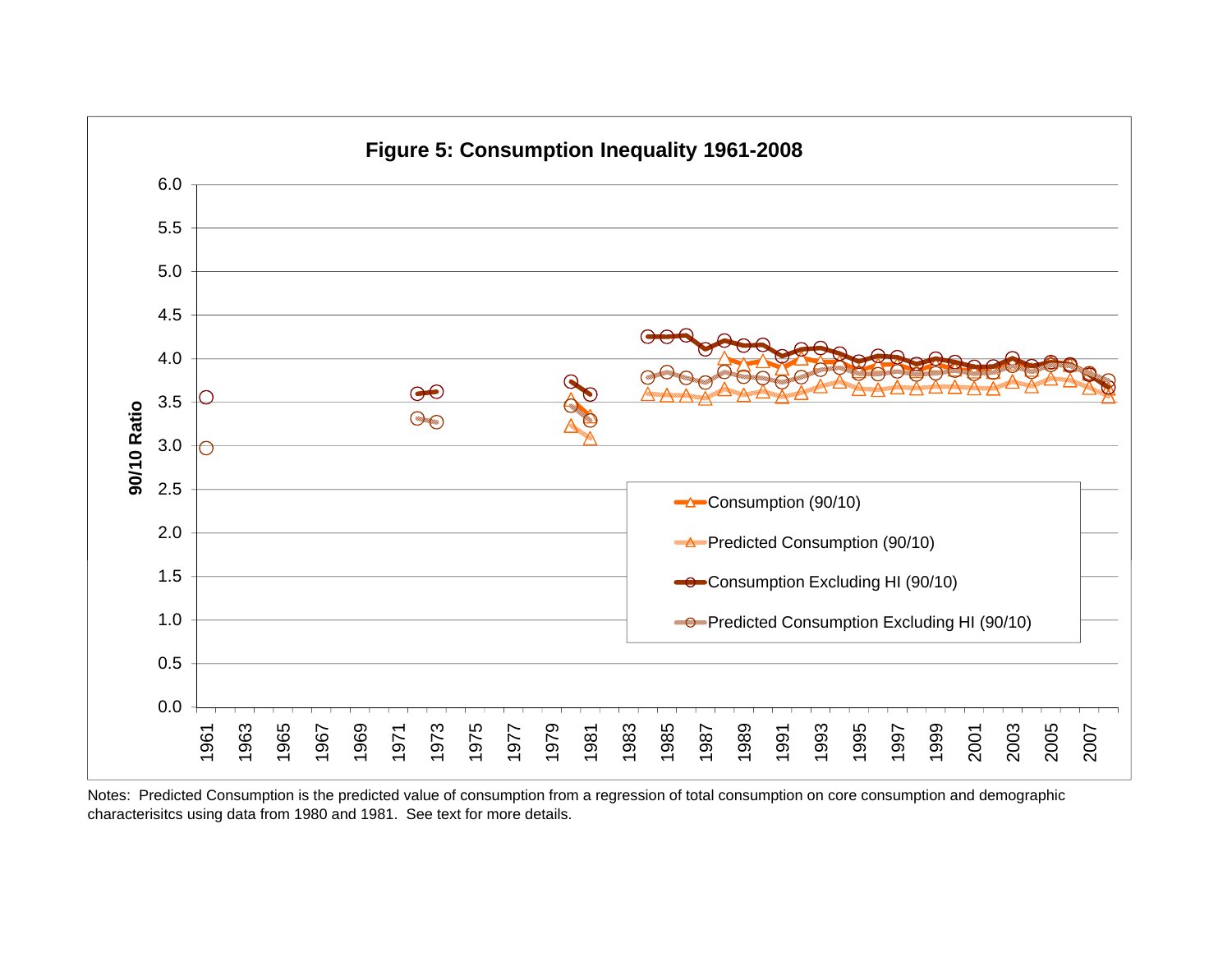

Notes: See notes to Figure 4.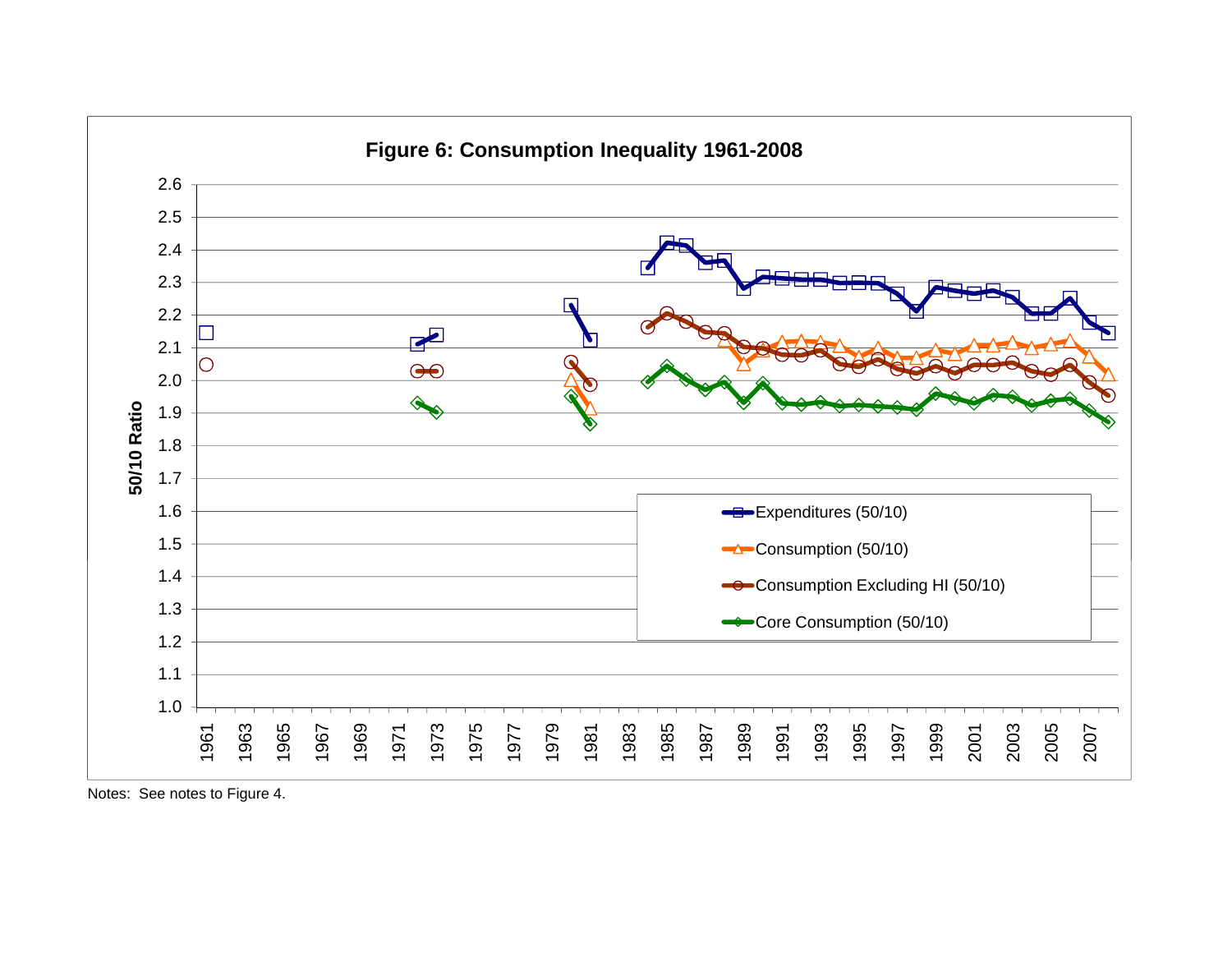

Notes: See notes to Figure 5.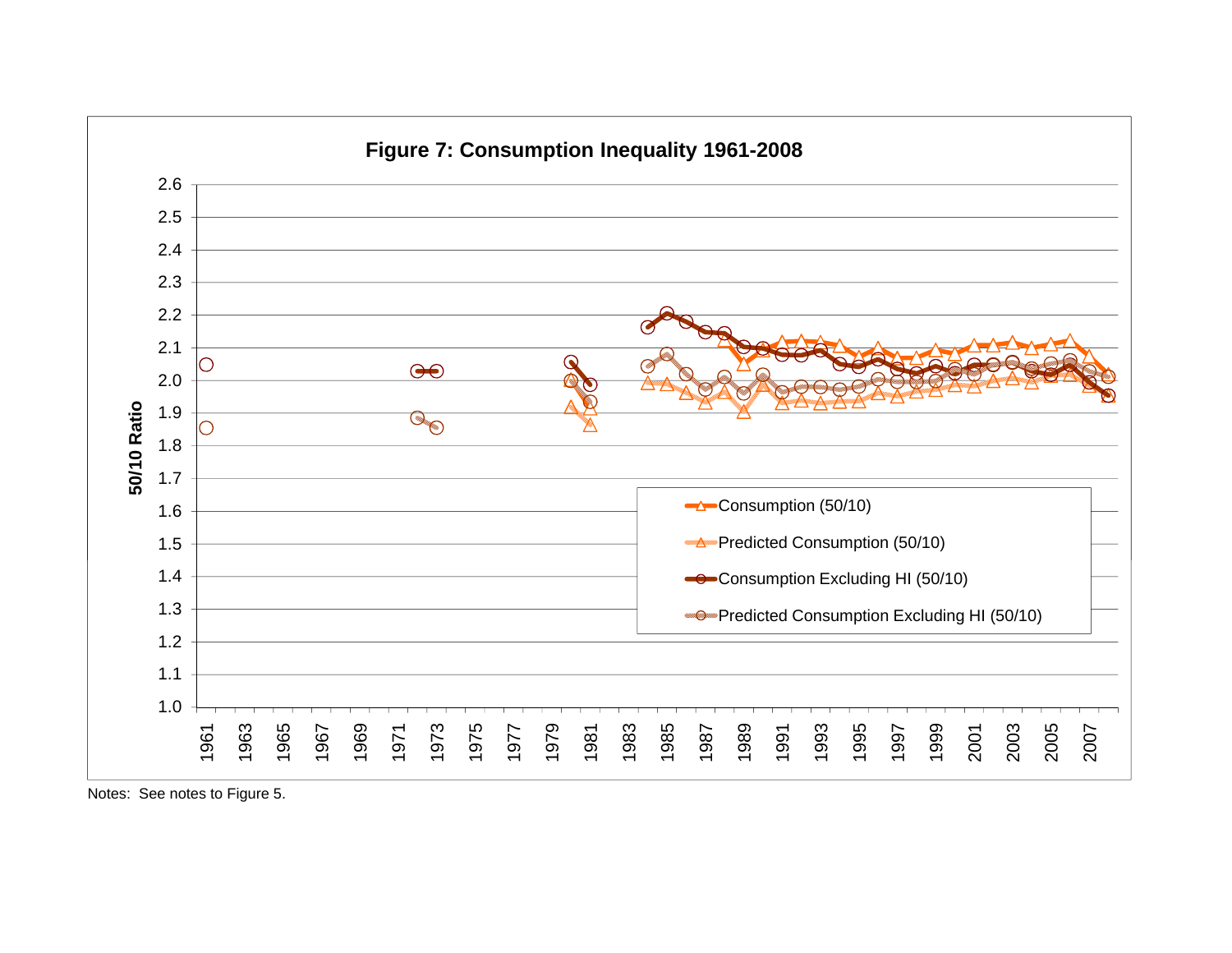

Notes: See notes to Figure 4.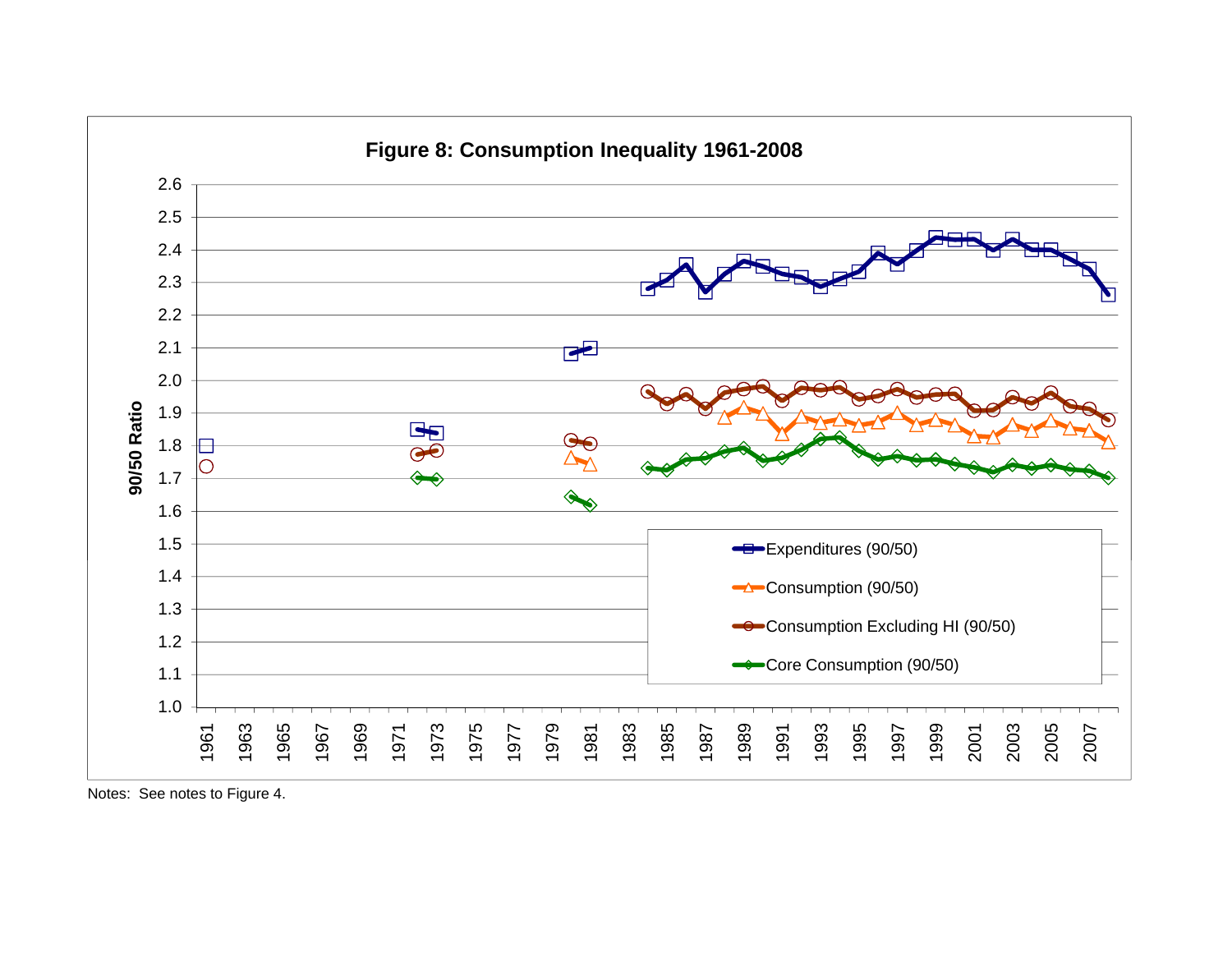

Notes: See notes to Figure 5.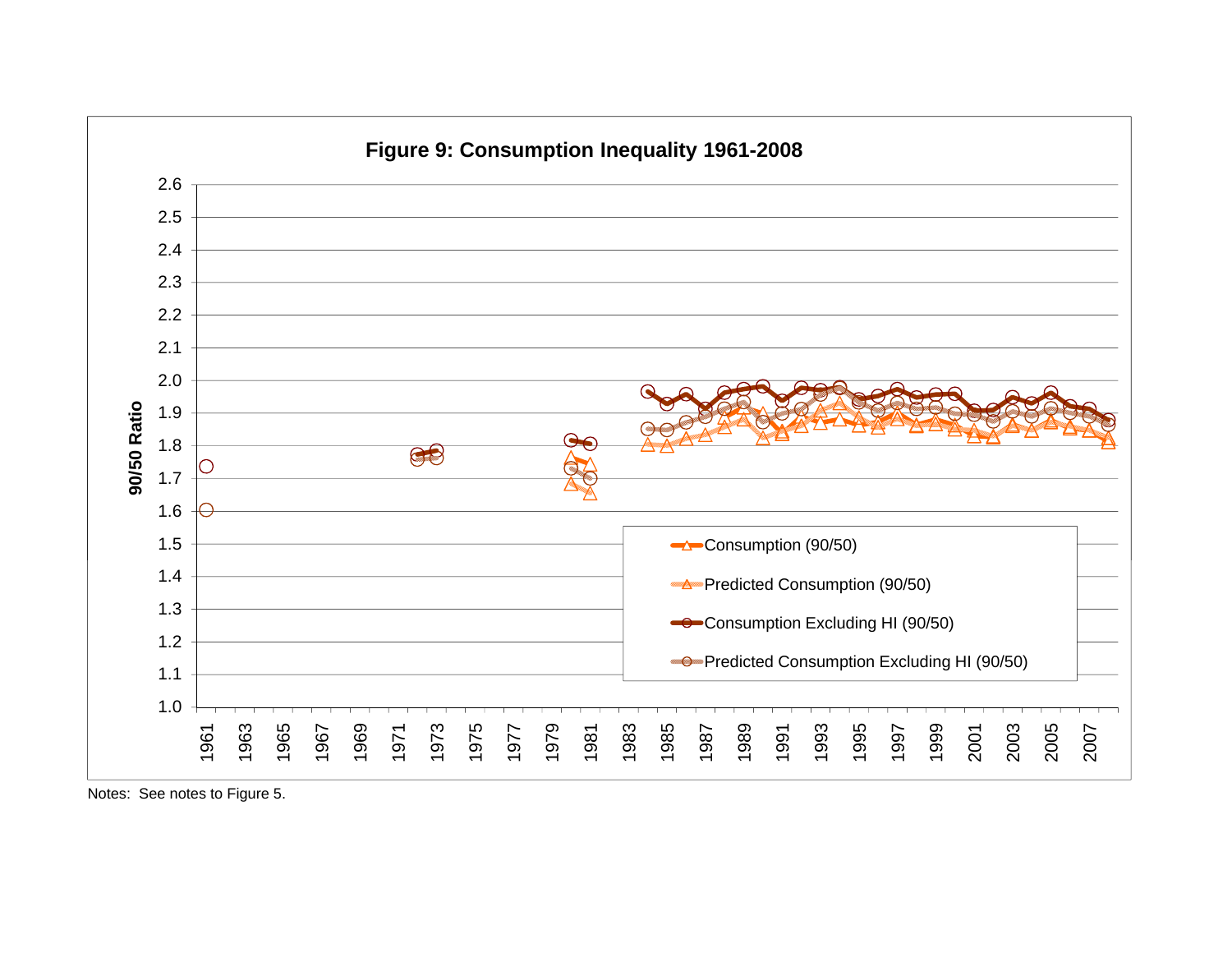

Notes: Unobservables reports the 90-10 difference of the residuals from a regression for each year of log consumption excluding health insurance on indicators for unique family type-education-race groups.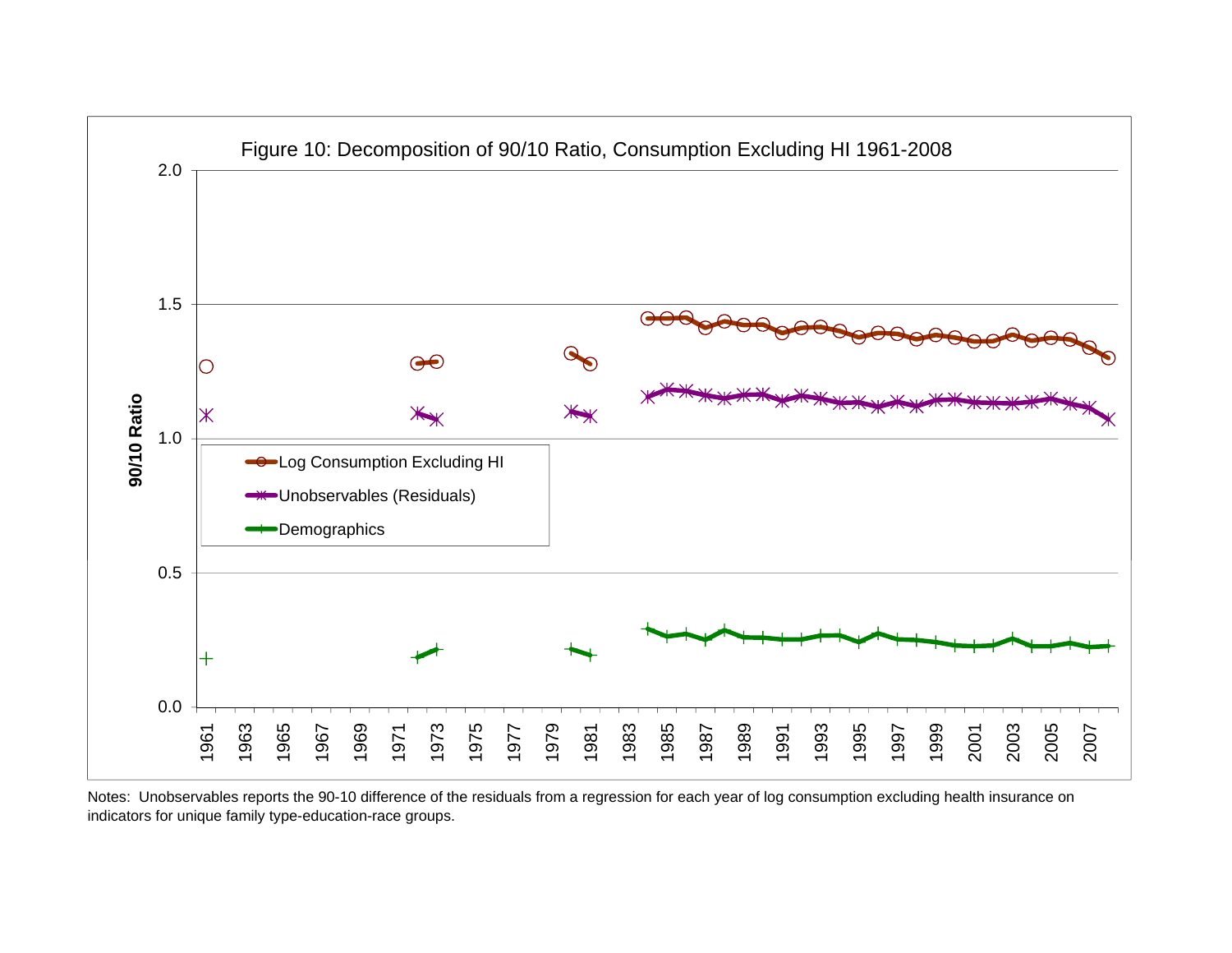

Notes: Unobservables reports the 90-10 difference of the residuals from a regression for each year of log after-tax income on indicators for unique family typeeducation-race groups.